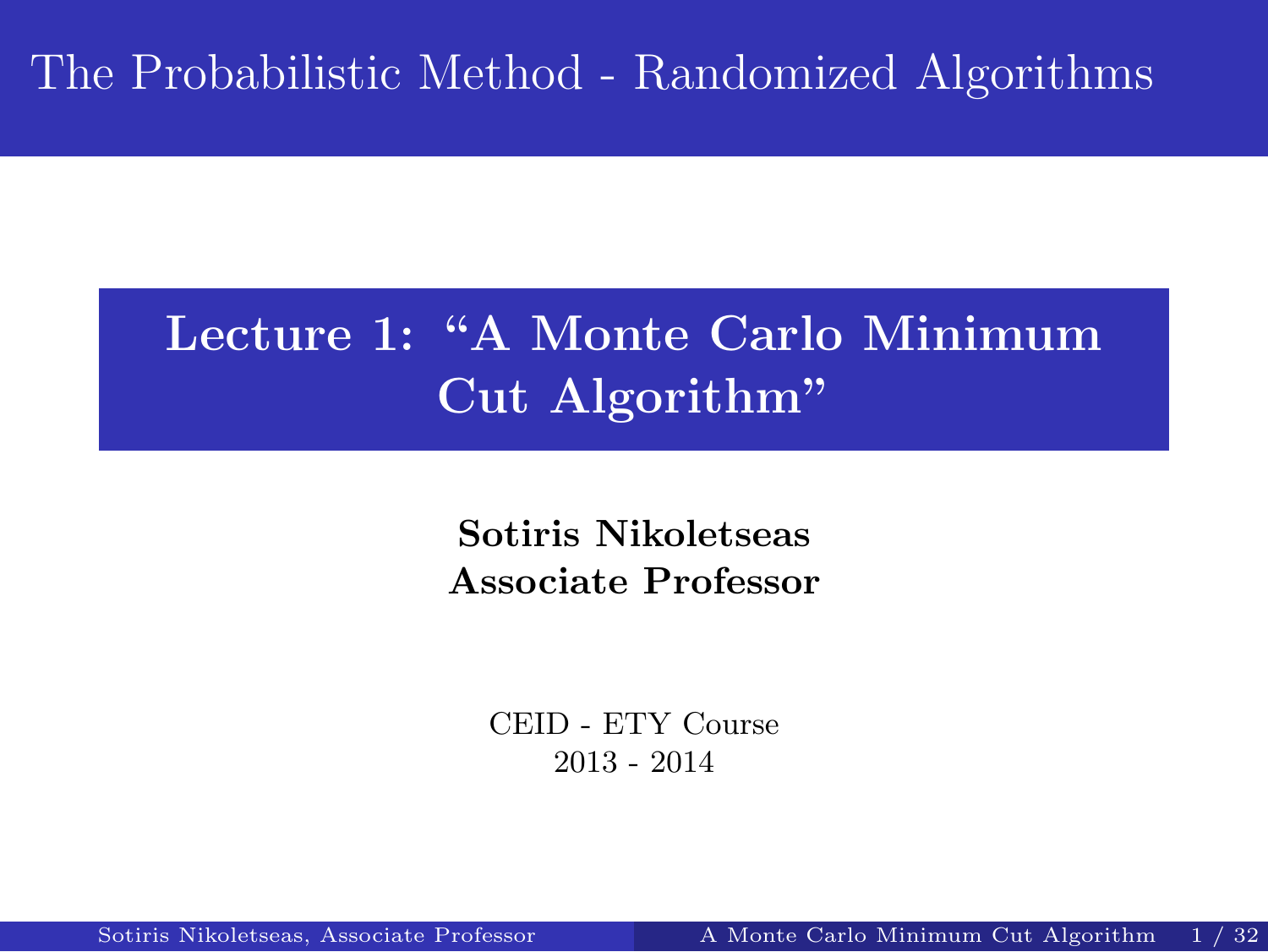# 1. Randomized Algorithms - Introduction

- **Randomized is an algorithm whose evolution depends on** random choices, in contrast to deterministic algorithms which decide how to evolve based on their input only.
- Two types of randomized algorithms:
	- $\blacksquare$ <br> Las Vegas: always correct output, running time is a random variable.
	- Monte Carlo: they may produce wrong output (but the error probability can be made appropriately small, actually negligible).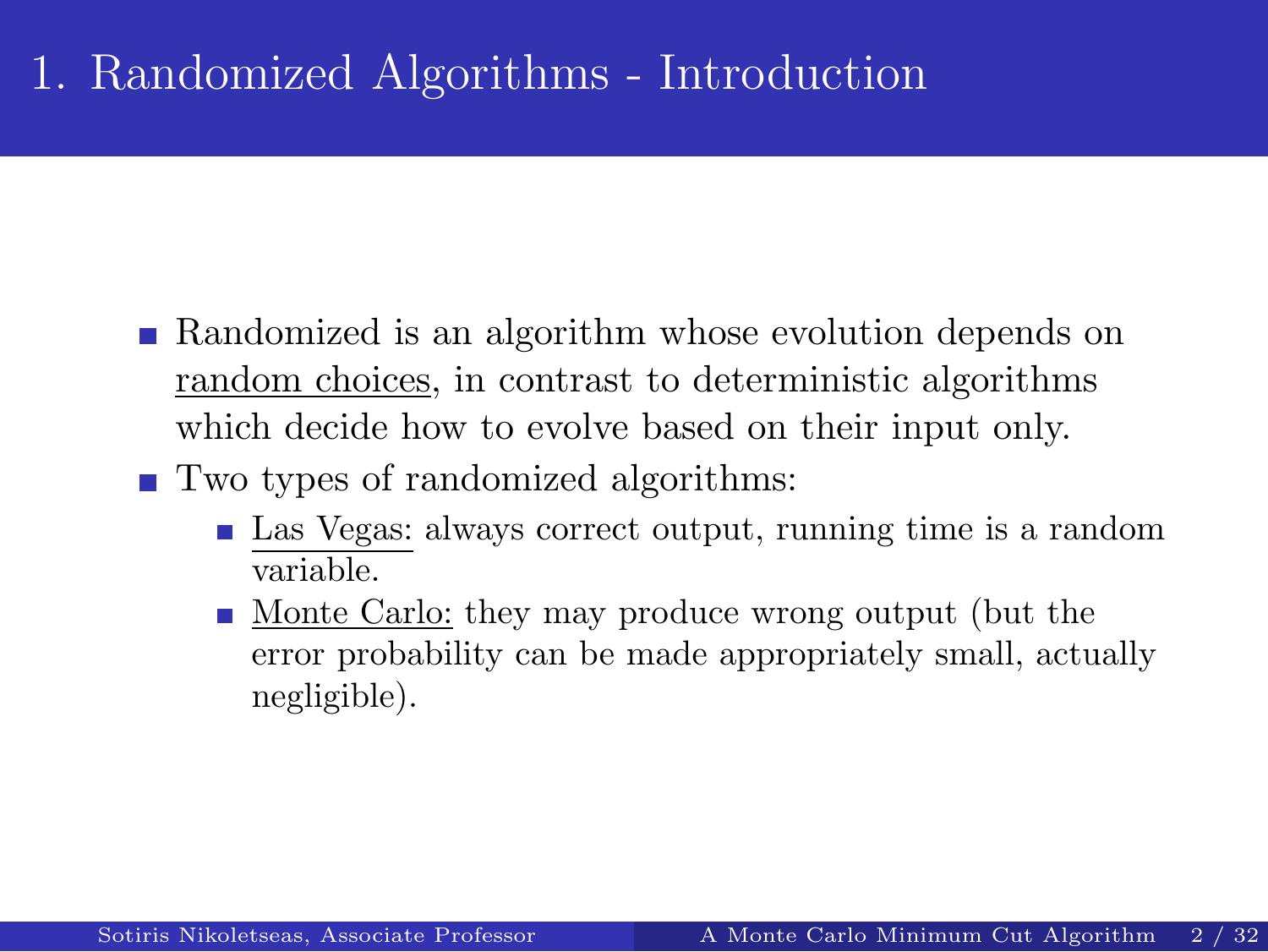## Advantages of randomized algorithms

- Because they decide randomly, they are simple, much simpler than corresponding deterministic algorithms which have to evaluate some (potentially complex) function of the input and accordingly evolve.
- $\blacksquare$  <br> They are usually very fast, much faster than their deterministic counterparts, since they actually introduce a trade-off between efficiency and correctness; this trade-off can be appropriately adjusted and yield a small error probability (even zero in the limit)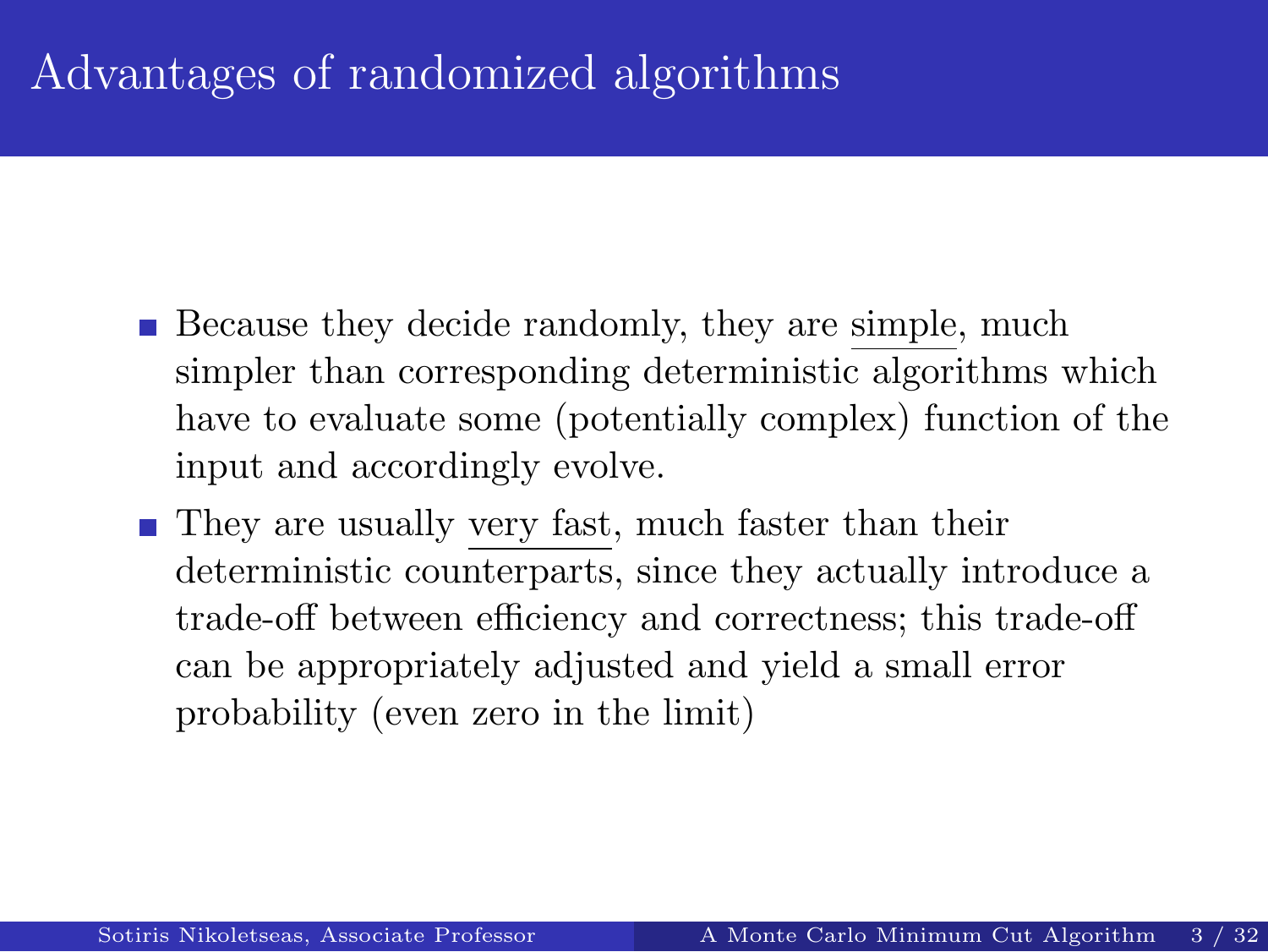## Basic paradigms for randomized algorithms (I)

Despite their rich diversity and wide applicability, their success is actually based on the use of some key underlying paradigms, techniques and principles, such as:

### a. Foiling an adversary:

- lower bounds for deterministic algorithms  $(d.a.)$  are actually derived by adversarial selection of hard input on which they behave poorly.
- **for** for each d.a. such adversarial inputs differ.
- $\blacksquare$  a randomized algorithm (r.a.) can be viewed as probability distribution on deterministic algorithms
- thus, an adversary may pick hard input that foils one (or few) deterministic algorithms, but it is highly improbable to foil all (or most) of then; so, it can not "trap" a randomized algorithm into bad performance.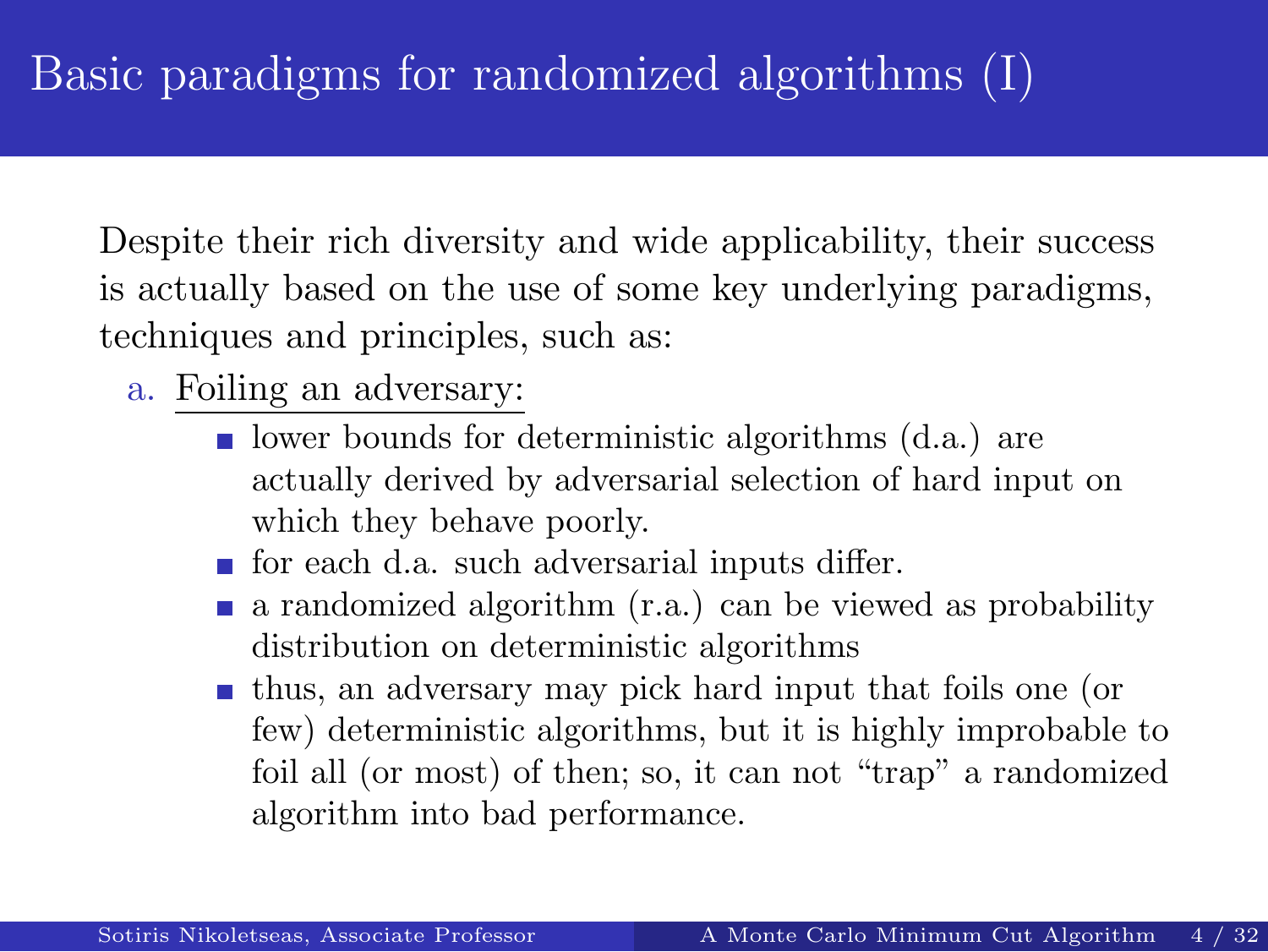# Basic paradigms for randomized algorithms (II)

### b. Random sampling:

- $\blacksquare$  the r.a. performs random choices
- $\blacksquare$  this correspond to "randomly sampling" the input
- a random sample quite often is representative of the entire (potentially very large) input space
- $\blacksquare$  thus, the simplicity of the random choice does not hurt correctness much

#### c. Random re-ordering:

- $\blacksquare$  A deterministic algorithm usually behaves poorly on few pathological inputs.
- A recurrent idea (mainly in data structures): first randomly re-order the input (this is unlikely to produce the bad input); then apply a standard algorithm.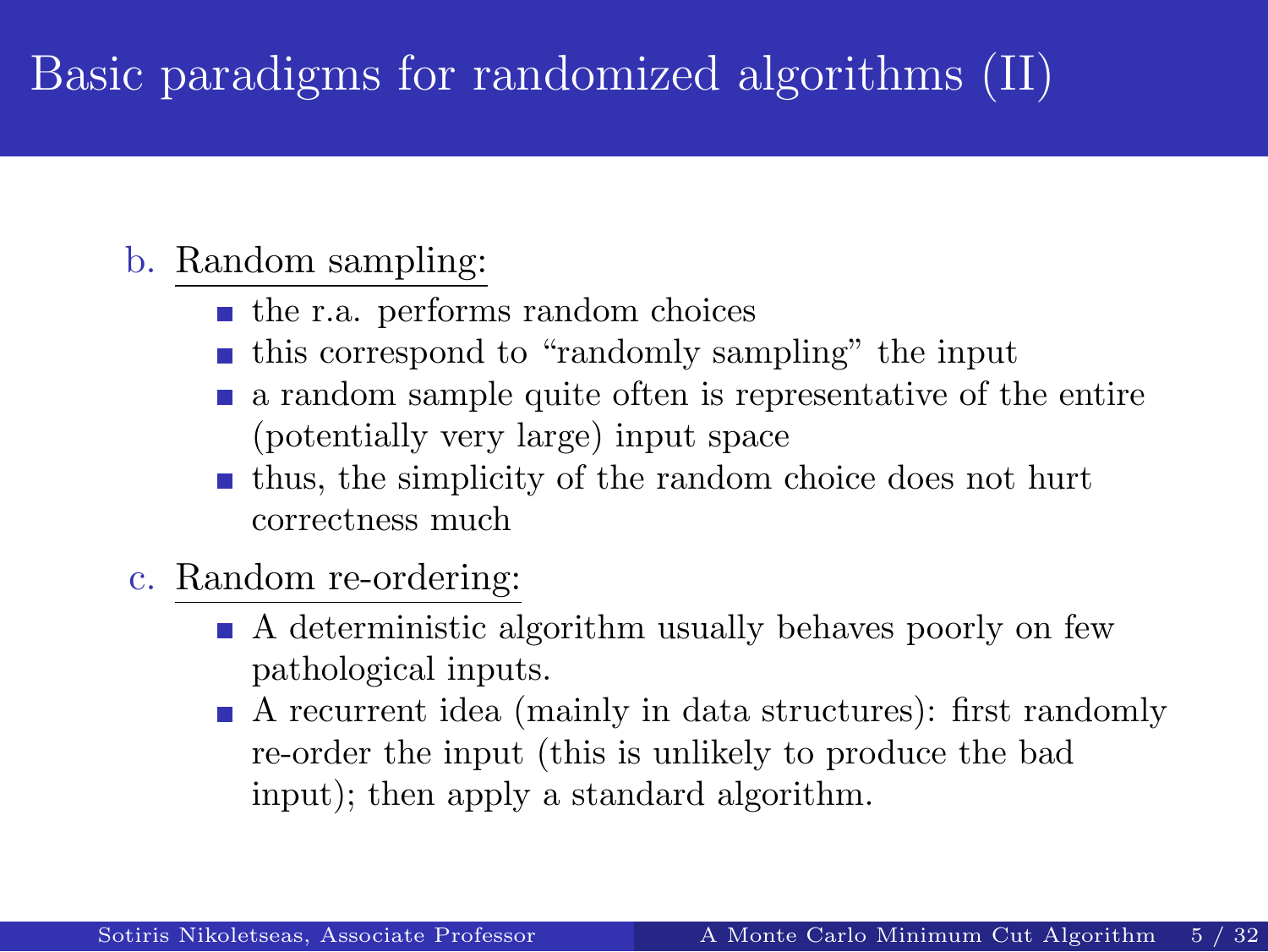# Basic paradigms for randomized algorithms (III)

### d. Load balancing.

Especially in problems of antagonistic sharing of limited resources (such as communication links), a random "spreading" of the global work load tends to produce more or less even load distribution to the resources avoiding bottleneck effects as well as under-utilization of some resources

### e. Symmetry breaking.

In distributed computing in particular, randomization can be used to distributively, locally make a collection of autonomous processors reach a global consensus (e.g. select a leader, break a deadlock etc.)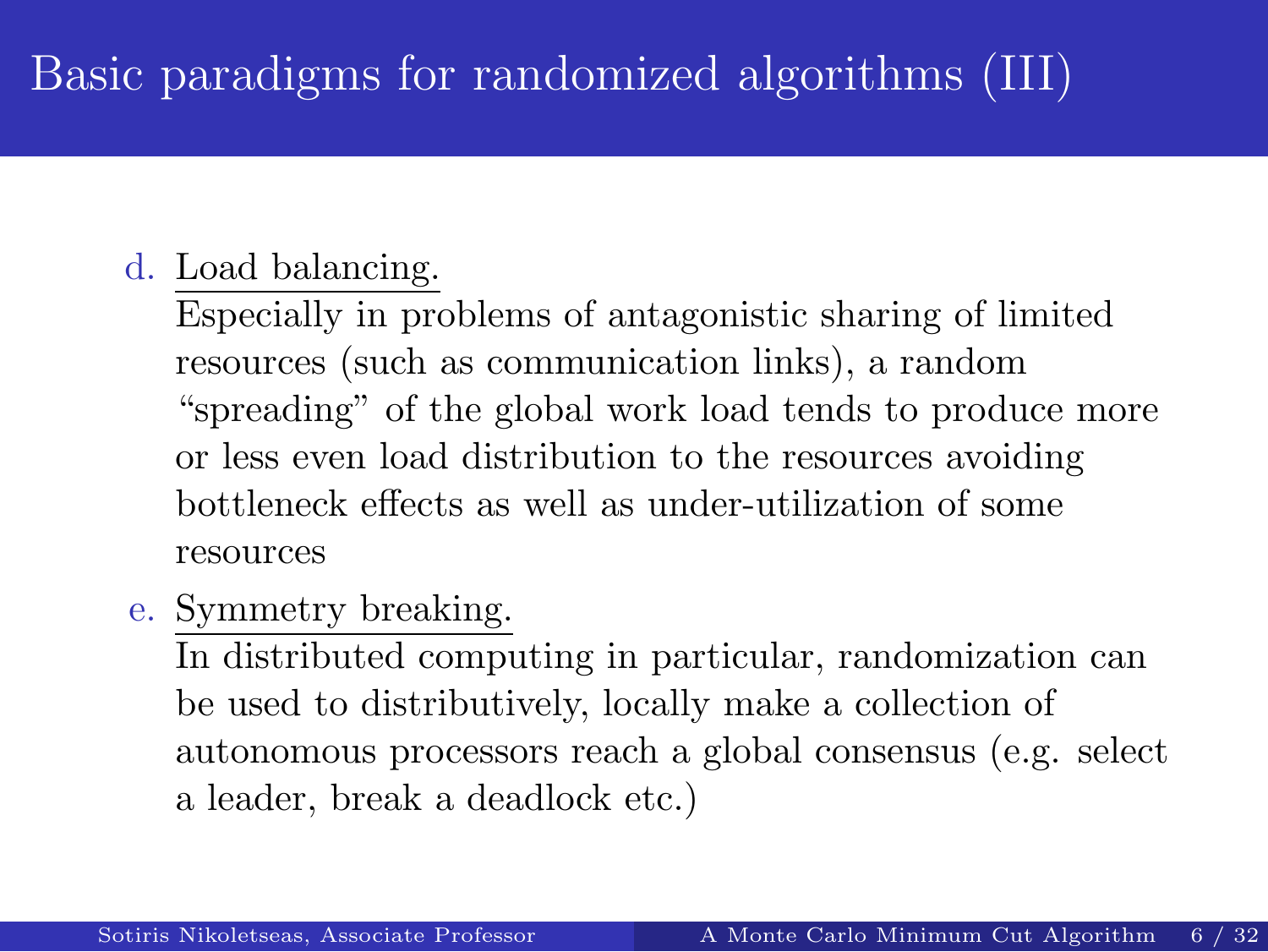# Basic paradigms for randomized algorithms (IV)

### f. Probabilistic existence proofs.

The probabilistic method proves in a non-constructive way (i.e. without finding them) the existence of combinatorial structures with some desired property, by showing positive (i.e. non-zero) probability of the property in an appropriate probability space. Similarly, we can prove (without finding one) existence of an efficient algorithm for solving some problem.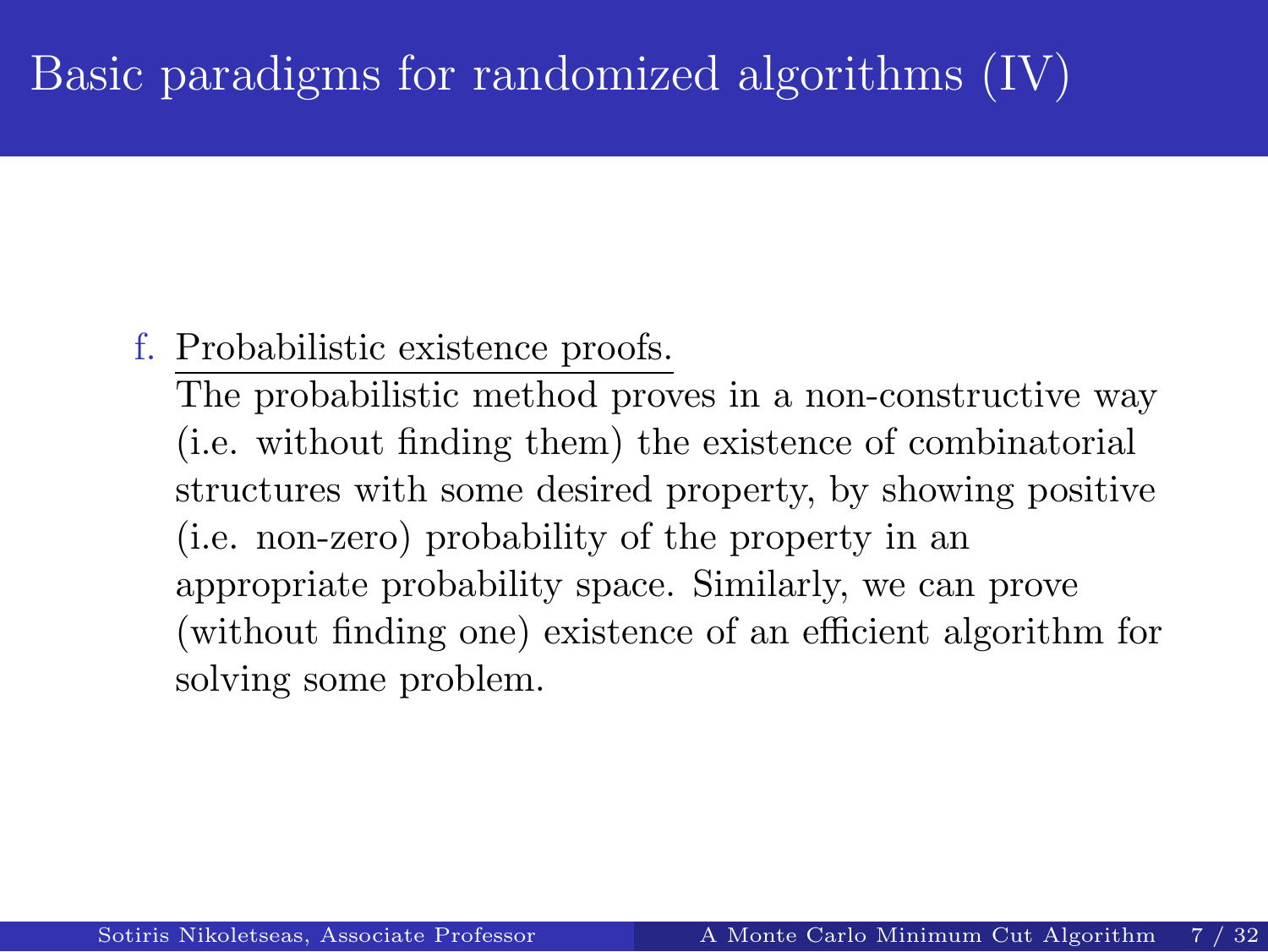## 2. The Min Cut Monte Carlo Algorithm - cut definition

Let  $G = (V, E)$  an undirected graph with  $n = |V|$  vertices and  $m = |E|$  edges.

 $\blacksquare$  Definition. A <u>cut</u> in  $G$  is a partition of the vertices of  $V$ into two (disjoint) sets *S* and  $V \ S$  where the edges of the cut are:

$$
(S, V \setminus S) = \{uv | u \in S, v \in V \setminus S, uv \in E\}
$$

where  $S \neq \emptyset$  and  $V \ S \neq \emptyset$ . We call the number of edges in the  $(S, V \setminus S)$  cut the <u>size</u> of the cut.

Example. A cut of size 3,  $|S| = 5$ ,  $|V \setminus S| = 4$ :

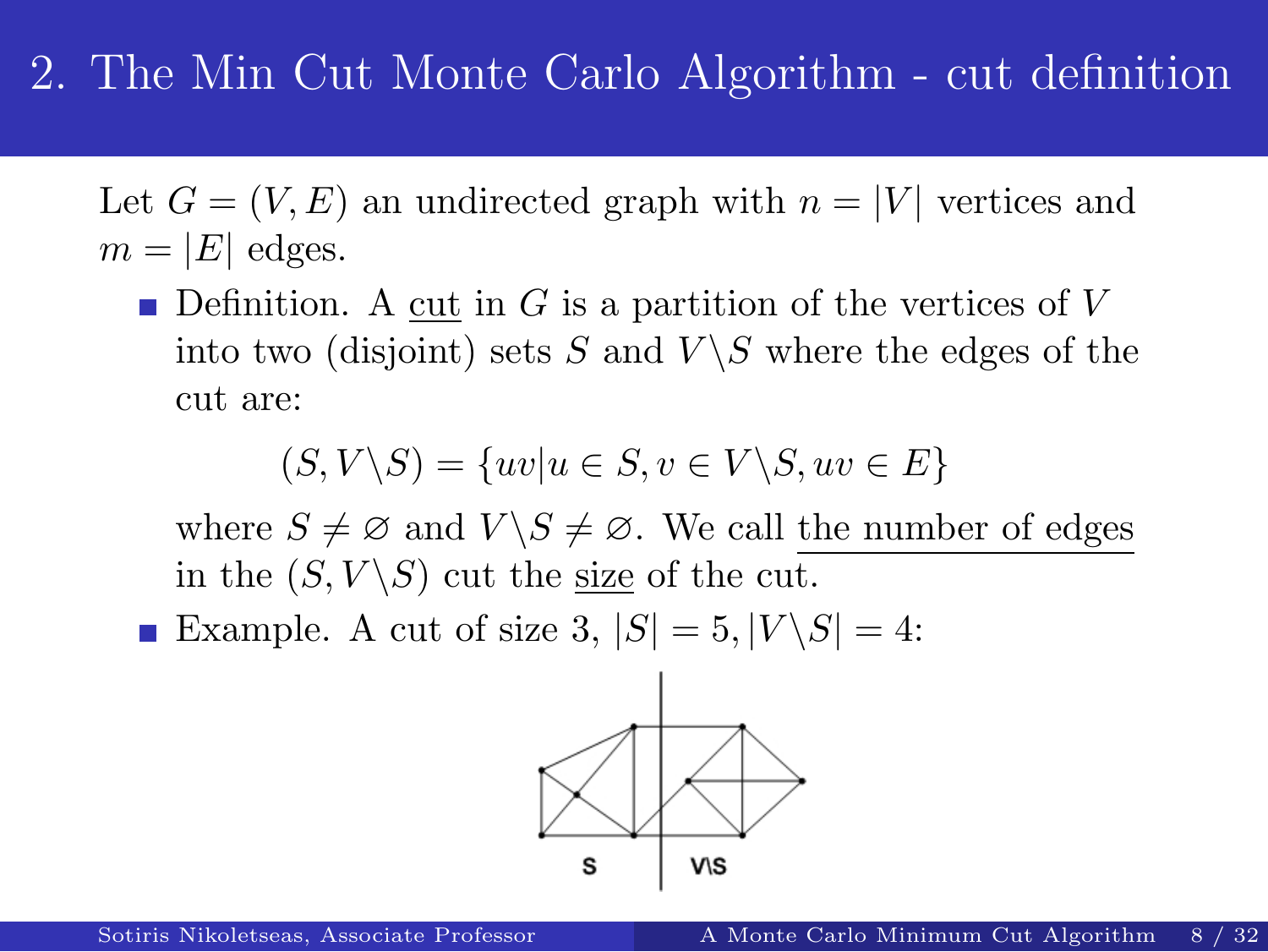### The minimum cut problem

- We are interesting in the problem of computing the minimum cut, that is the cut in the graph whose cardinality (number of edges) is minimum. In other words, find  $S \subseteq V$  such that the cut  $(S, V \backslash S)$  is as small as possible, and neither *S* nor  $V \ S$  are empty.
- $\blacksquare$  Complexity. The fastest known deterministic algorithm  $\frac{1}{6}$  takes  $O(n^2 \cdot m \cdot \log \frac{n^2}{m})$ *m* ) time which for dense graphs is  $O(n^3)$ .
- We will here present the fastest known minimum cut algorithm (by Karger) which is randomized (Monte Carlo) and takes  $O(m \log^3 n)$  time, i.e.  $O(n^2 \log^3 n)$  time, with high probability (i.e. with probability tending to 1 as some independent parameter tends to  $\infty$ ).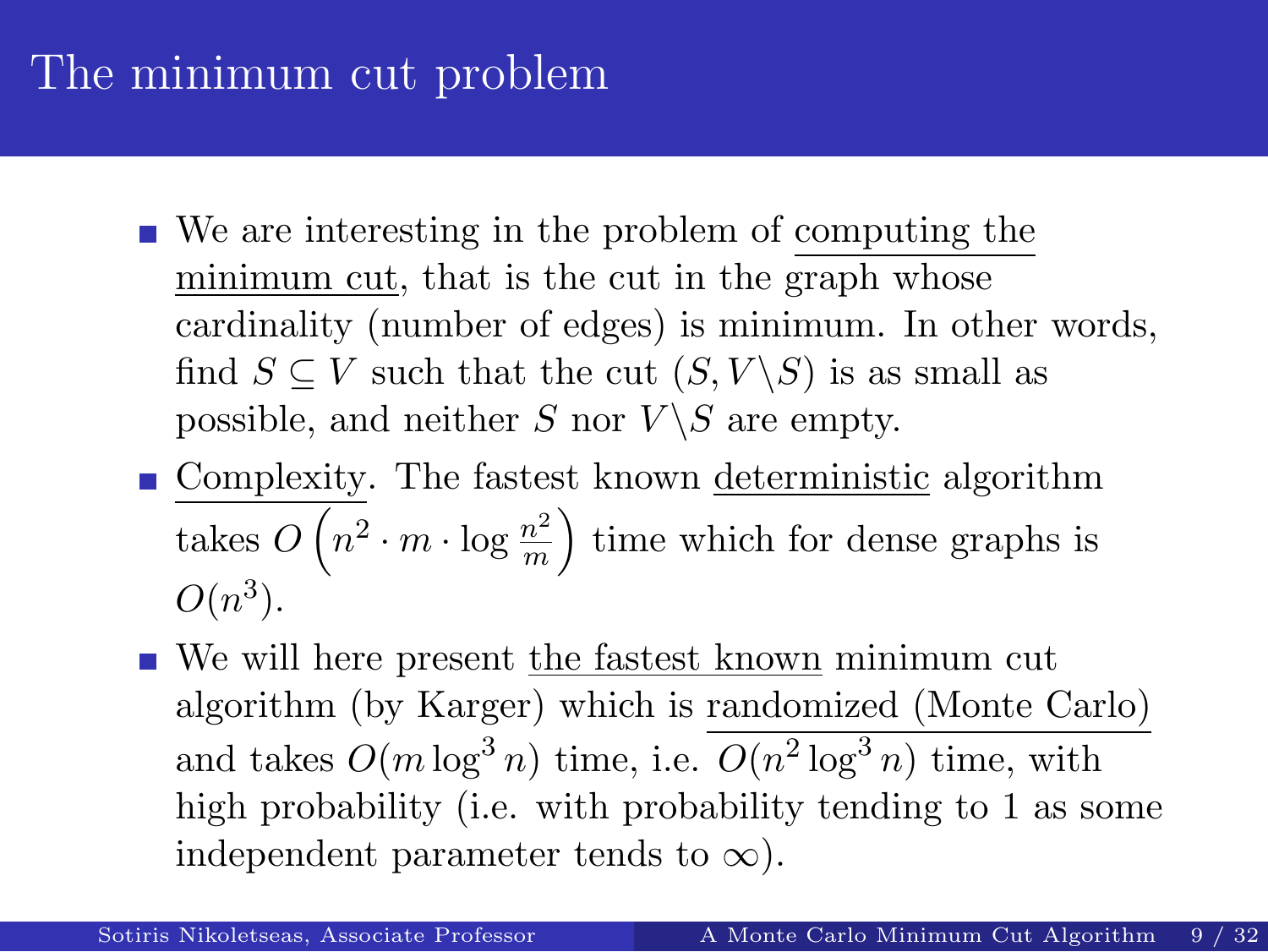## Probability preliminaries

Let *X, Y* random variables.

- Definition. The conditional probability of *X* given *Y* is:  $Pr{X = x | Y = y} = \frac{Pr{X = x ∩ Y = y}}{Pr{Y = y}}$  $Pr{Y=y}$
- **Important equivalent.**  $Pr{X = x \cap Y = y} = Pr{X = x|Y = y} \cdot Pr{Y = y}$
- Definition. We call r.v. *X, Y* stochastically independent iff *∀x*, *y*  $Pr{X = x | Y = y} = Pr{X = x}$

Equivalently,  $Pr{X = x \cap Y = y} = Pr{X = x} \cdot Pr{Y = y}$ Similarly, two events  $E_1, E_2$  are independent iff

 $Pr{E_1 \cap E_2} = Pr{E_1} \cdot Pr{E_2}$ In general,  $Pr{E_1 \cap E_2} = Pr{E_1} \cdot Pr{E_2|E_1}$  and, by induction,  $Pr\{\cap_{i=1}^n E_i\}$  =  $Pr{E_1} \cdot Pr{E_2|E_1} \cdot Pr{E_3|E_1E_2} \cdot \cdot \cdot Pr{E_n|E_1E_2} \cdot \cdot \cdot E_{n-1}$ 

Monte Carlo Minimum Cut Algorithm 10 / 32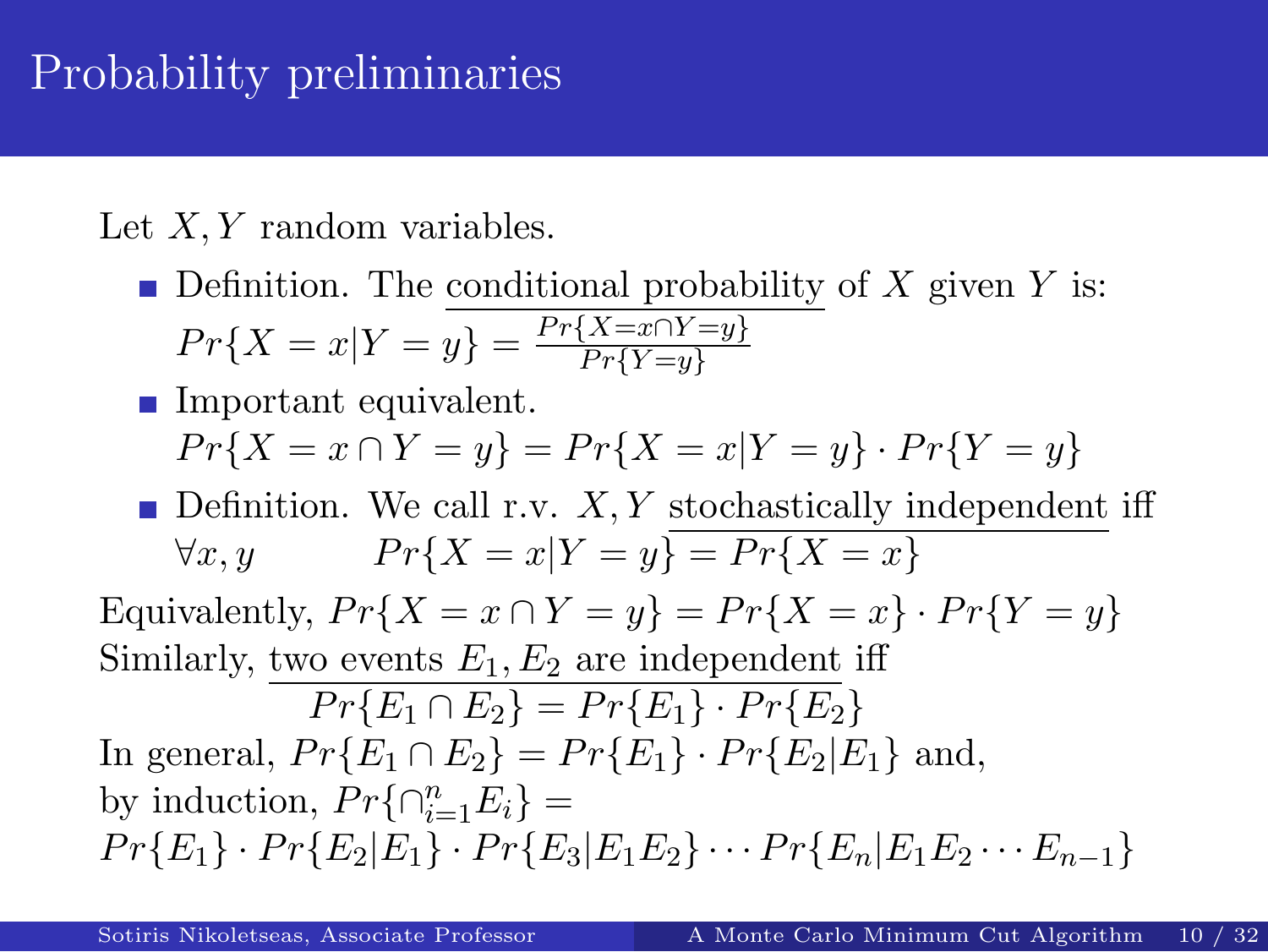## Karger's Algorithm - edge contraction

The basic operation of the algorithm is called edge contraction, i.e. we take an edge  $e = xy$  and merge its two vertices into a single vertex. The resulting graph is called *G/xy*.

Note 1: We remove any resulting self-loops.

Note 2: The resulting graph is no longer a "simple" graph since it has "parallel" edges (i.e. more than one edges joining two vertices). In other words, edge contractions lead to multi-graphs.

Note 3: We present multi-graphs as simple graphs with multiplicities on the edges.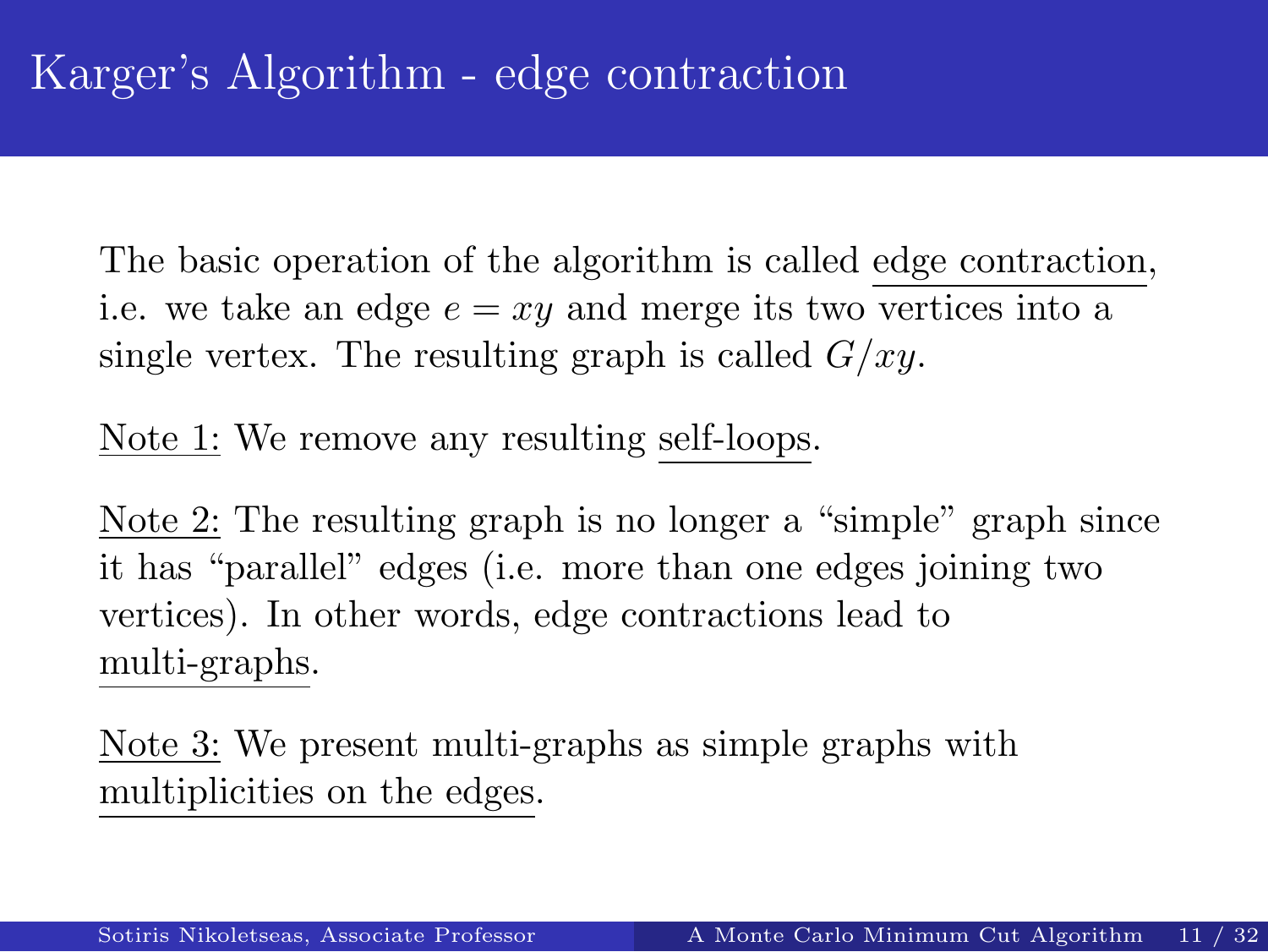# Example of edge contractions



Note: In the initial graph G:  $deg(x) = 3, deg(y) = 5$ In the contracted graph  $G/xy$  : $deg\{x, y\} = deg(x) + deg(y)$ , where self-loops contribute 2 in the degree. If we do not count self-loops: *deg{x, y}* = *deg*(*x*) + *deg*(*y*) *−* 2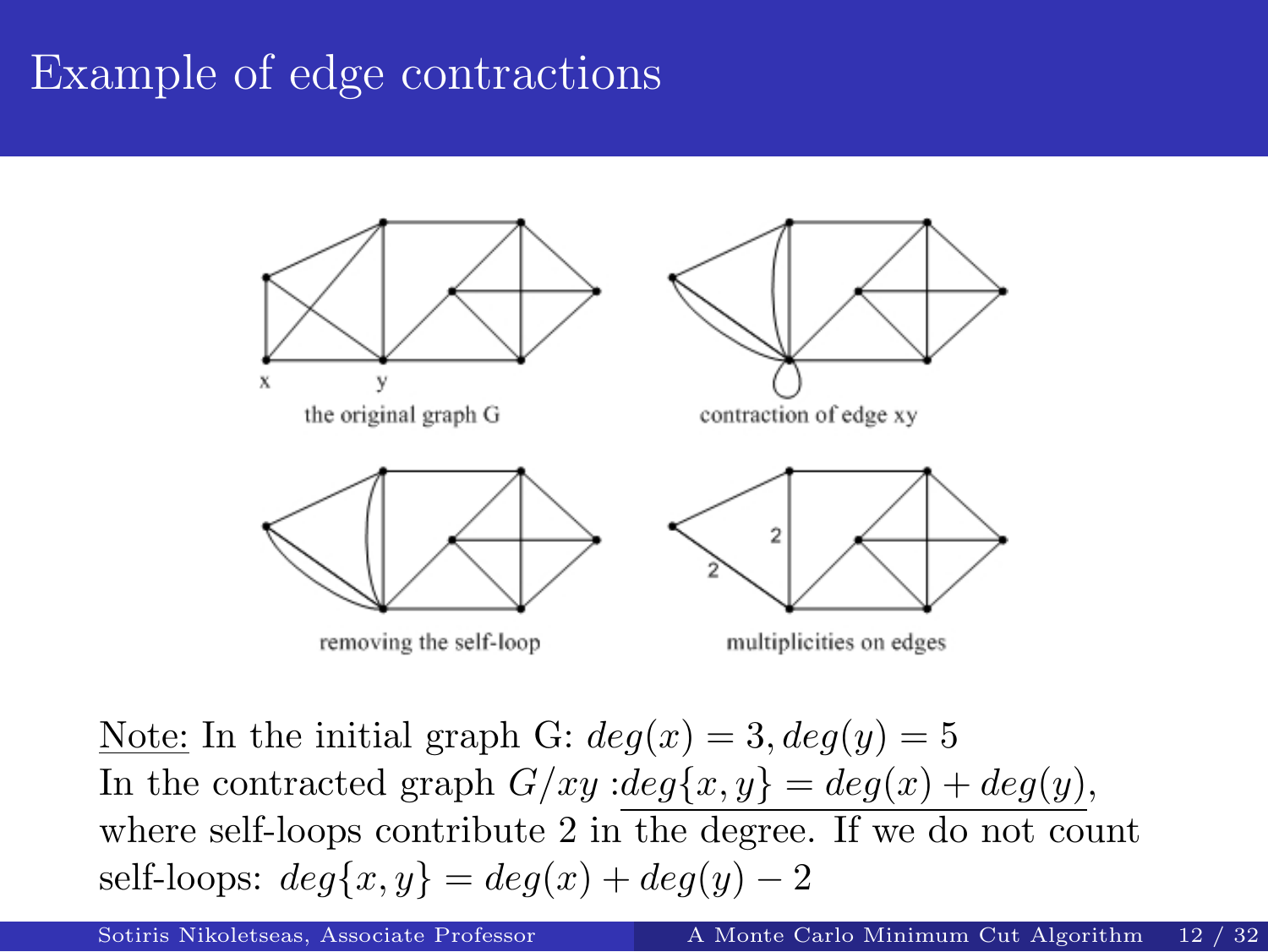## Features of the edge contraction operation

- The edge contraction operation obviously takes  $O(n)$  time, where  $n$  is the number of vertices. It is actually done by merging the adjacency lists of the two contracted vertices, and then fixing the adjacency list of the vertices connected to the contracted vertices.
- Note: The cut is now computed counting multiplicities, i.e., if an edge is in the cut, and it has weight (multiplicity) *w*, then we add *w* to the total weight of the cut.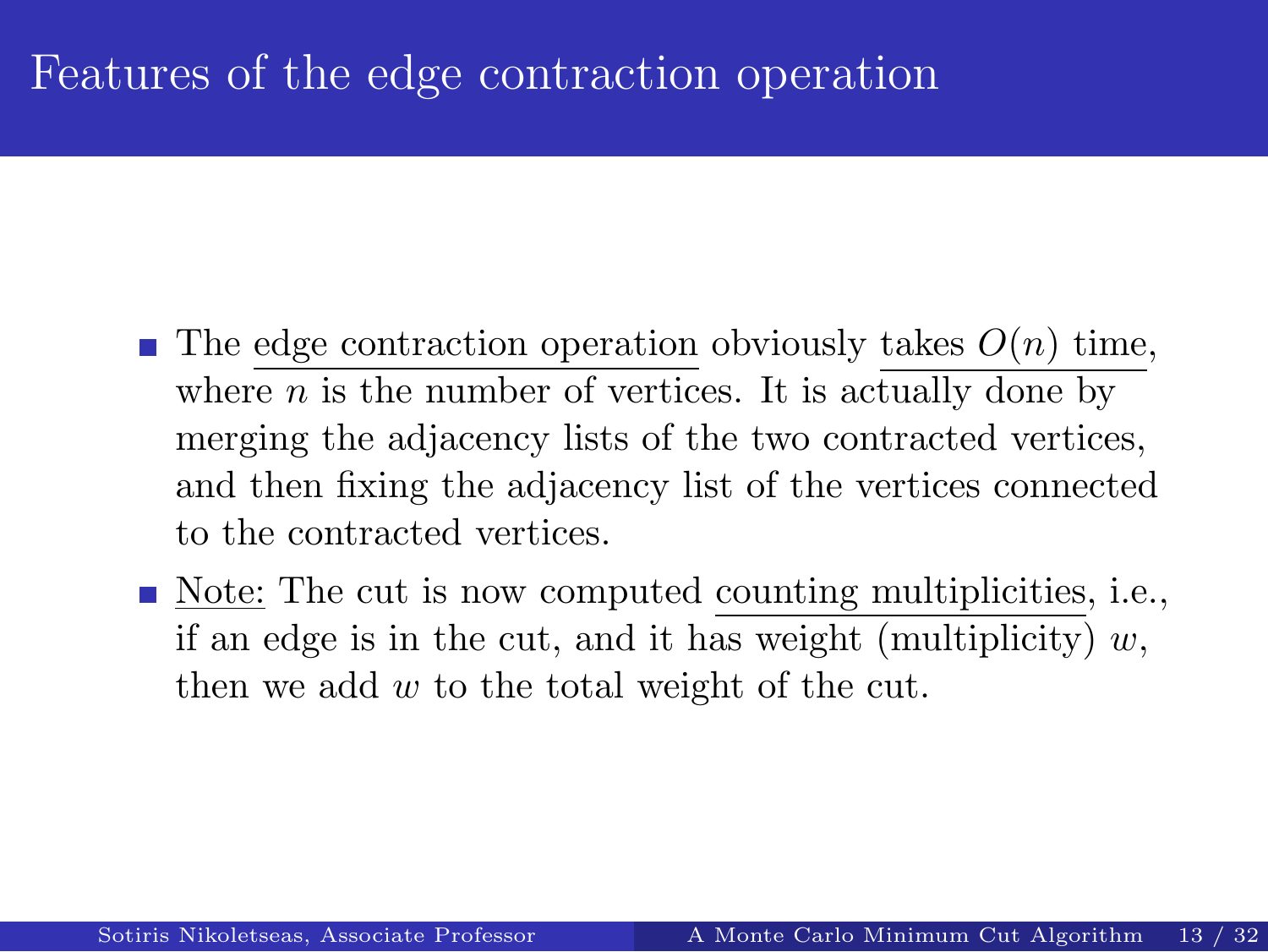## Edge contraction - important property

Note: The size of the minimum cut in  $G/xy$  is at least as large as the minimum cut in *G*.

This is so because any cut in *G/xy* has a corresponding cut of same cardinality in *G*.





corresponding cut in G is deg(x)+deg(y)

but, as said,  $deg{x, y} = deg{x} + deg{y}$ . Note: the opposite is not necessarily true because of cuts like this one, for which the degrees do not add.

 $\cdot$  /  $\cdot$  ,

Sotiris Nikoletseas, Associate Professor A Monte Carlo Minimum Cut Algorithm 14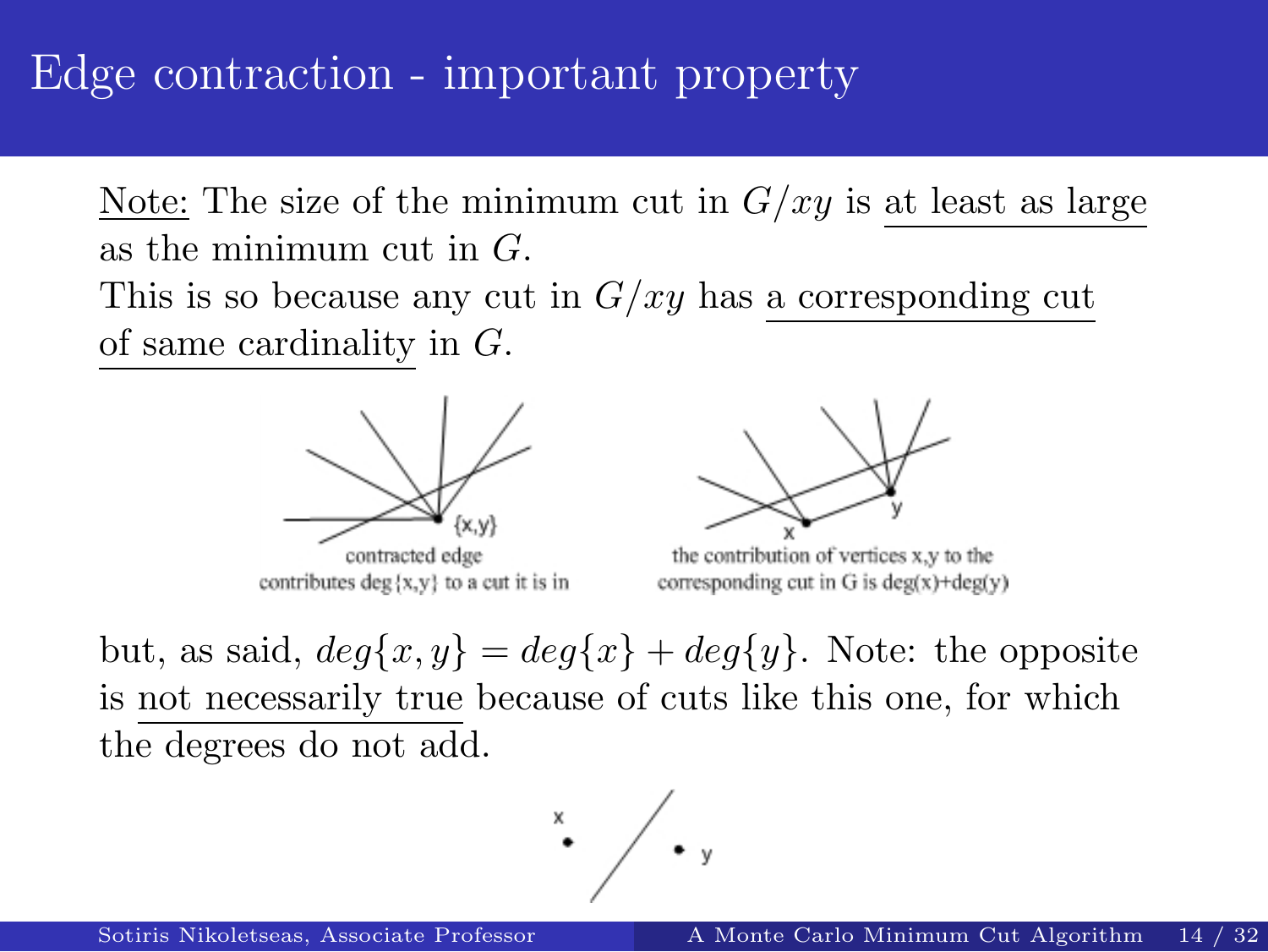# Main idea of Karger's algorithm

Remark: Because of the property in the previous slide the minimum cut can not decrease with the edge contractions!

Basic idea: Repeatedly, pick an edge and contract it, shrinking the graph all the time until only 2 vertices remain. The multiplicity of the edge joining these last 2 vertices is an upper bound on the minimum cut in the original graph.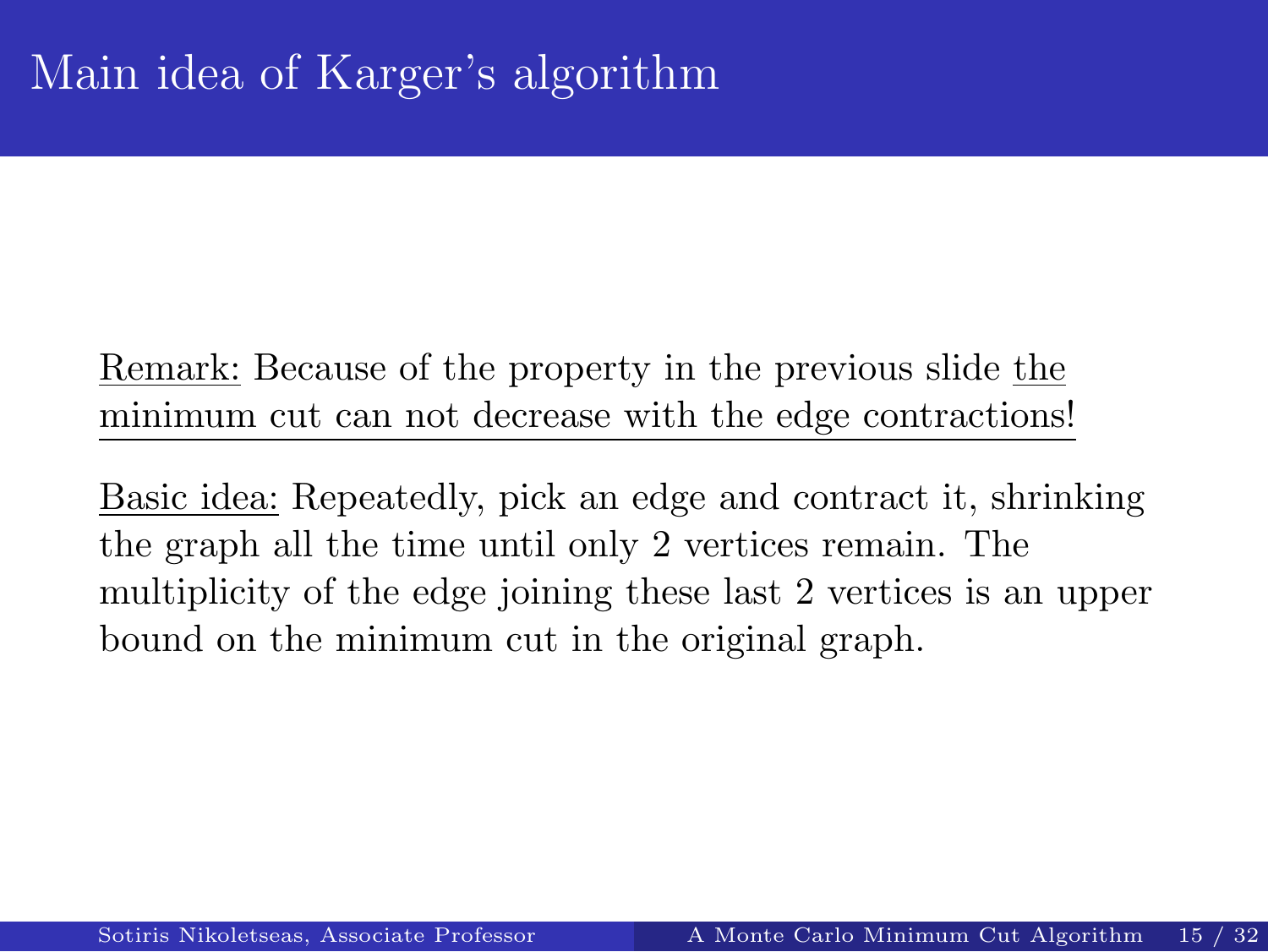# Example of repetitive edge contractions

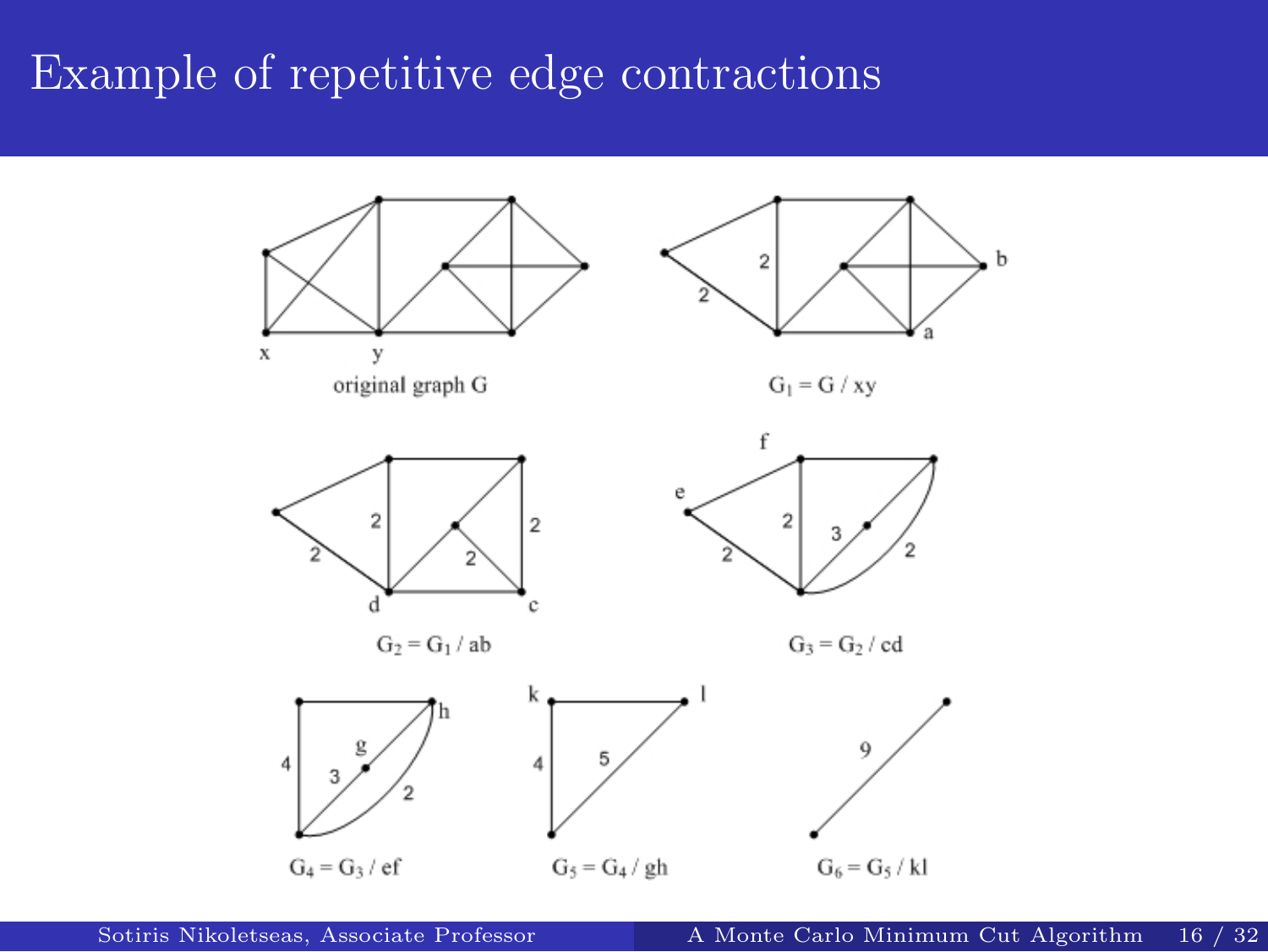### When the final cut is not minimum

- $\blacksquare$  we showed that
	- min cut original  $\leq$  min cut contracted
- $\blacksquare$  if we do not contract any edge of the minimum cut then equality holds and the output is correct.
- $\blacksquare$  the output may be wrong when we contract an edge of the minimum cut.
- $\blacksquare$  it may be correct if we contact an edge of a minimum cut but there are more than one minimum cuts and at least one survives contractions.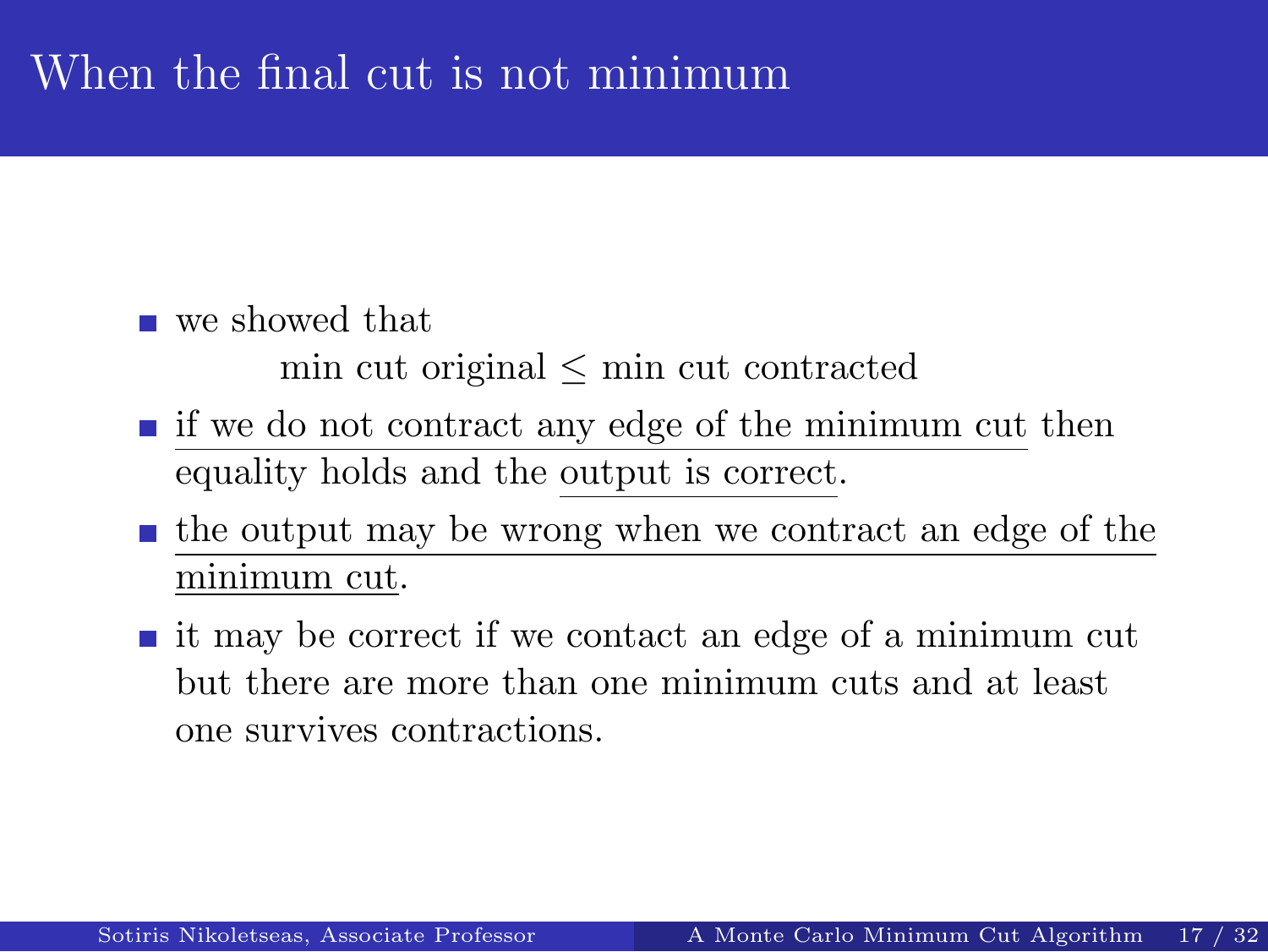## Cutting the Gordian Knot with randomness

- $\blacksquare$  we showed that if we do not contract a minimum cut edge then the output is correct
- **but, from an algorithmic design point of view, this** argument is circular, since we do not know yet the minimum cut.
- we solve the Gordian Knot via randomness, picking the next edge for contraction randomly, and hoping to, appropriately, bound the error probability.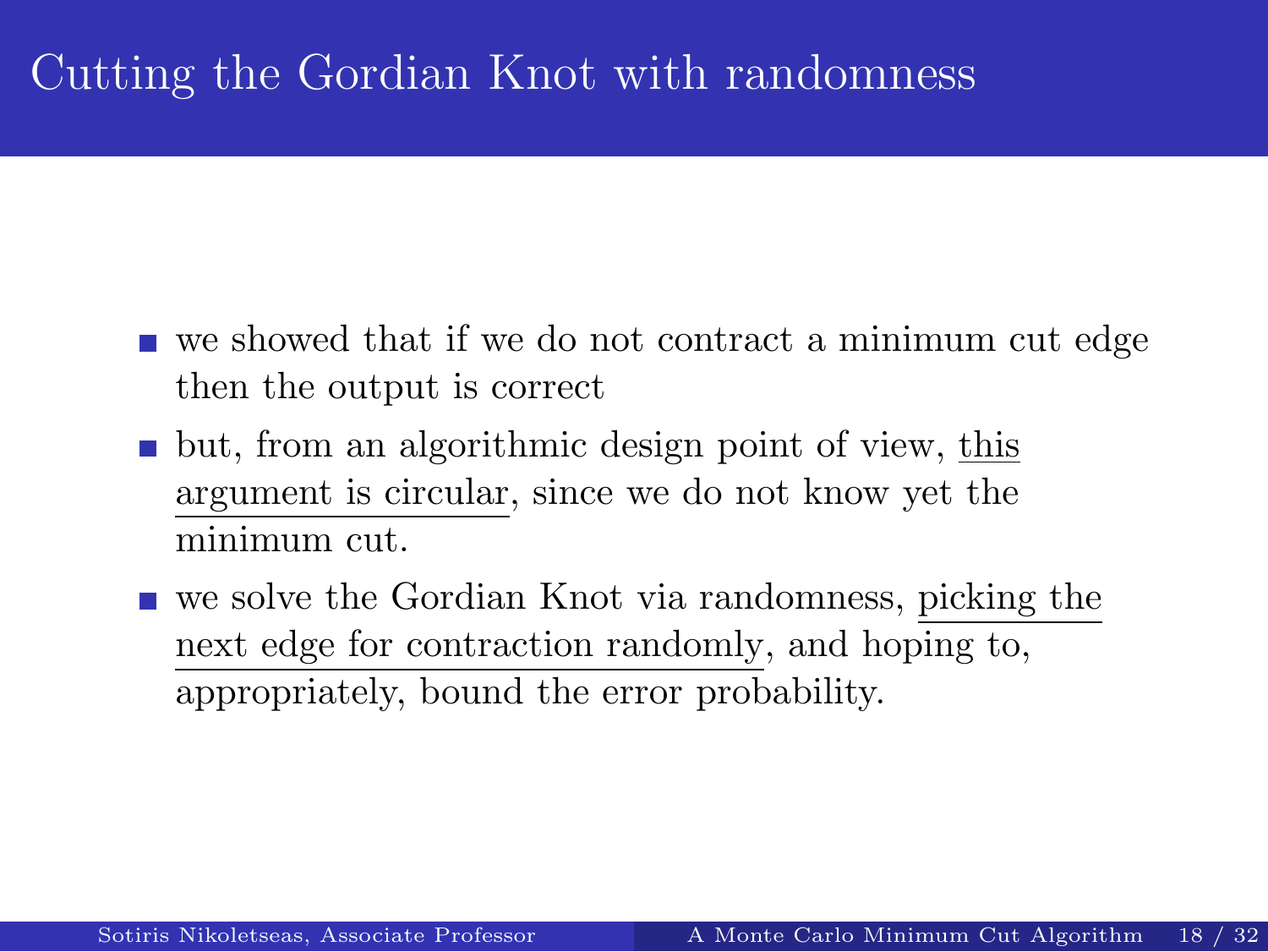# The pseudo code of the algorithm

**Algorithm** *MINCUT*(*G*)  $G_0 \leftarrow G$  $i=0$ while  $G_i$  has more than two vertices **do** Pick randomly an edge  $e_i$  from  $G_i$  $G_{i+1} \leftarrow G_i/e_i$  $i \leftarrow i + 1$ Let  $(S, V/S)$  the cut in the original graph corresponding to the single edge in *G<sup>i</sup>*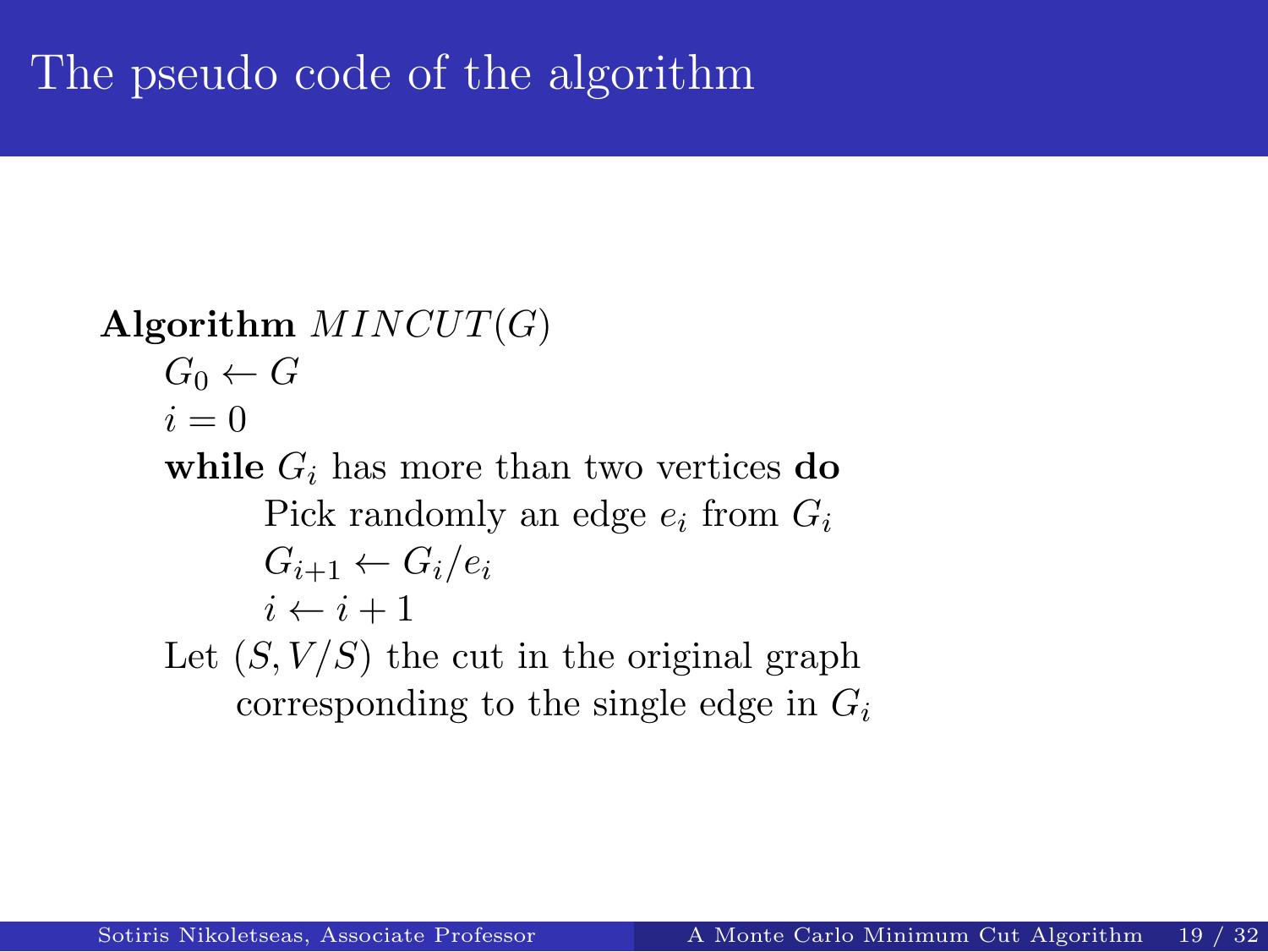### Estimating the error probability

- *−* Lemma 1: If a graph of *n* vertices has a minimum cut of size *K*, then  $|E(G)| \ge \frac{Kn}{2}$ <br><u>Proof:</u> Obviously each vertex has degree at least *K* (otherwise the vertex itself would lead to a cut smaller than  $K$ ) *⇒* ∑ *v∈V* (*G*) *deg*(*v*) *≥ nK* But ∑ *v∈V* (*G*)  $deg(v) = 2 \cdot |E(G)|$ , thus  $|E(G)| \ge \frac{nK}{2}$  □
- *−* Lemma 2: If we pick a random edge then the probability that it belongs to the minimum cut is at most  $\frac{2}{n}$ .
	- Proof: Let *e* the random edge picked. Then  $Pr\{e \text{ in the minimum cut}\} = \frac{K}{|E(G)|} \leq \frac{K}{\frac{K_n}{2}} = \frac{2}{n}$ *<sup>n</sup>* □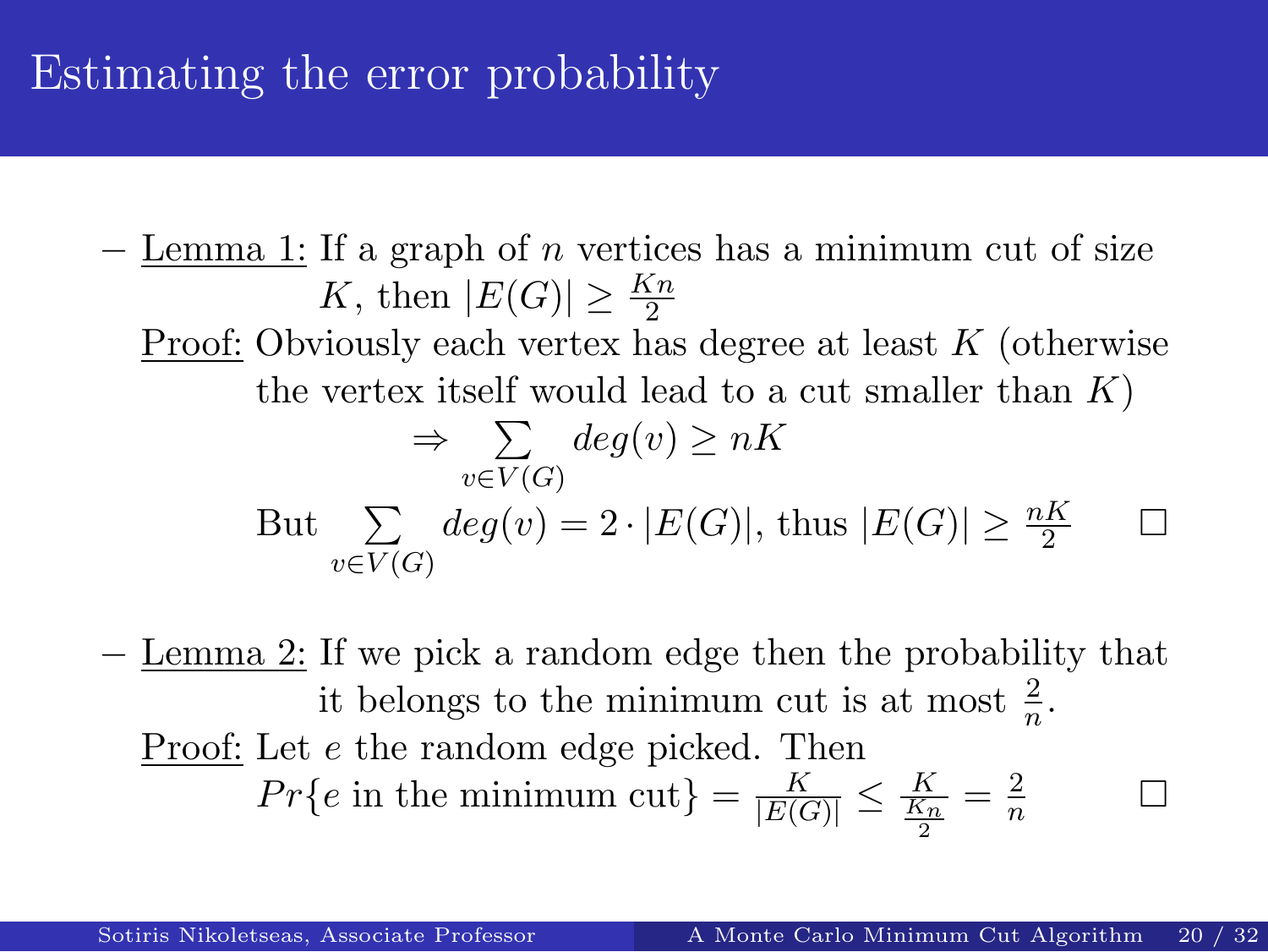# Time complexity and correctness

Remark: MINCUT runs in  $O(n^2)$  time, since it performs  $n-2$ contractions taking time  $O(n)$  each.

Lemma 3: MINCUT outputs correctly the minimum cut with probability at least  $\frac{2}{n(n-1)}$ .

Proof: Before the *i*−th contraction ( $1 \leq i \leq n-2$ ) the graph has  $n - i + 1$  vertices. Let  $\mathcal{E}_i$  the probability that the edge contracted at the *i−*th repetition is not in the minimum cut. Then  $Pr{\{\mathcal{E}_i | \mathcal{E}_1, ..., \mathcal{E}_{i-1}\}} \ge 1 - \frac{2}{n-i}$ *n−i*+1

Thus 
$$
Pr\{\text{correct output}\} = Pr\{\bigcap_{i=1}^{n-2} \mathcal{E}_i\} =
$$
  
\n
$$
= Pr\{\mathcal{E}_1\} Pr\{\mathcal{E}_2|\mathcal{E}_1\} \cdots Pr\{\mathcal{E}_{n-2}|\mathcal{E}_1 \cdots \mathcal{E}_{n-3}\} \ge
$$
\n
$$
\geq (1 - \frac{2}{n})(1 - \frac{2}{n-1})(1 - \frac{2}{n-2}) \cdots (1 - \frac{2}{3}) =
$$
\n
$$
= \frac{n-2}{n} \frac{n-3}{n-1} \frac{n-4}{n-2} \cdots \frac{2}{4} \frac{1}{3} = \frac{2}{n(n-1)}
$$

Sotiris Nikoletseas, Associate Professor A Monte Carlo Minimum Cut Algorithm 21 / 32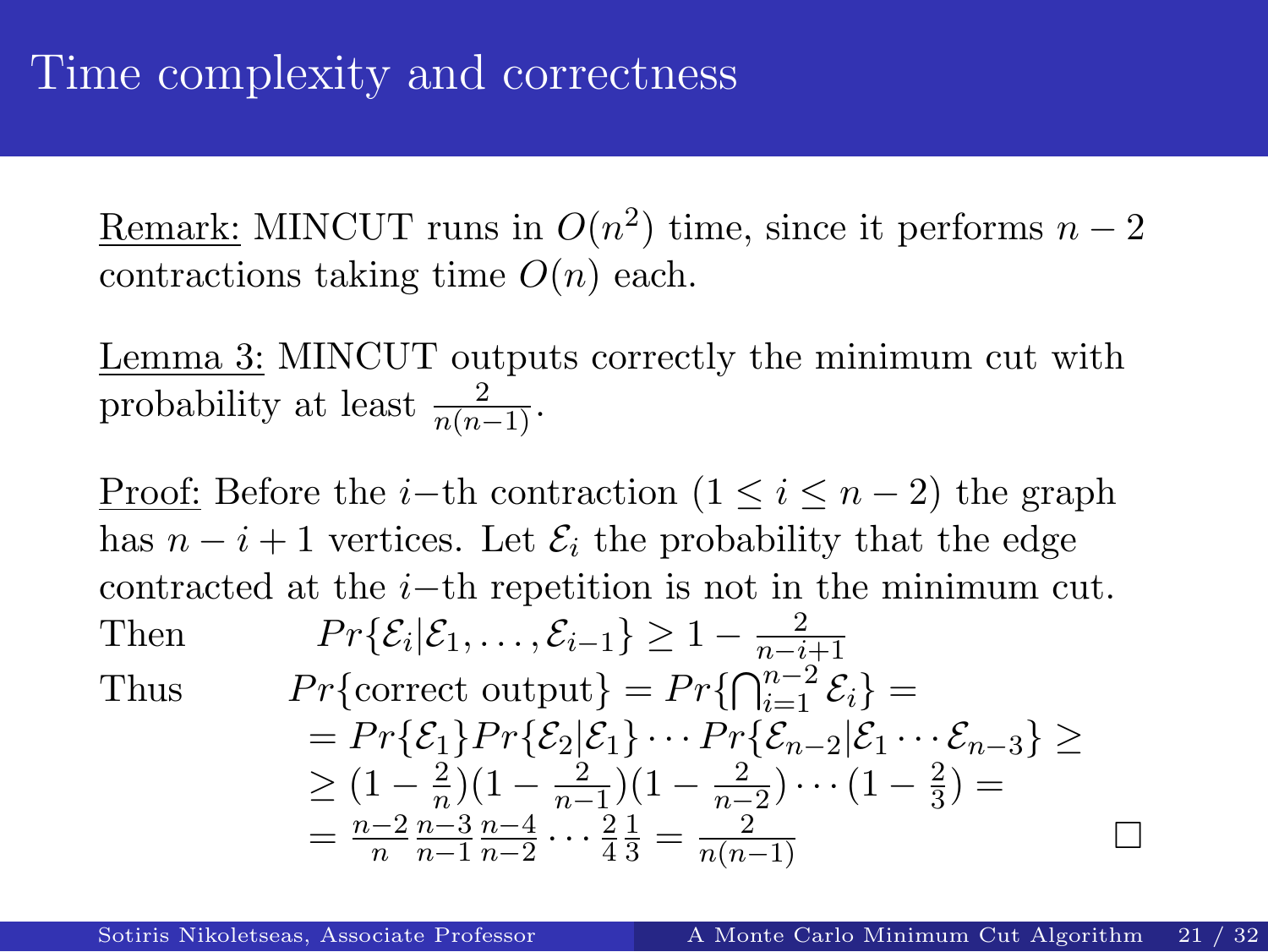### Probability amplification

Informal concept: Amplification is the process of running a random experiment again and again until the property we want happens with appropriately good probability.

A repetitive algorithm. Let MINCUTREP the algorithm that runs MINCUT  $n(n-1)$  times and returns the minimum of all cuts computed in all those (independent) executions of MINCUT.

Lemma 4: The probability of MINCUTREP failing to return a minimum cut is <u>less than 0.14</u>.

Proof: The probability of failure is less than *n*(*n−*1))*n*(*n−*1)

$$
\left(1 - \frac{2}{n(n-1)}\right)^{n(n-1)} \le e^{-2} < 0.14
$$
  
(since all  $n(n-1)$  repetitions of MINCUT must fail)

A Monte Carlo Minimum Cut Algorithm 22 / 32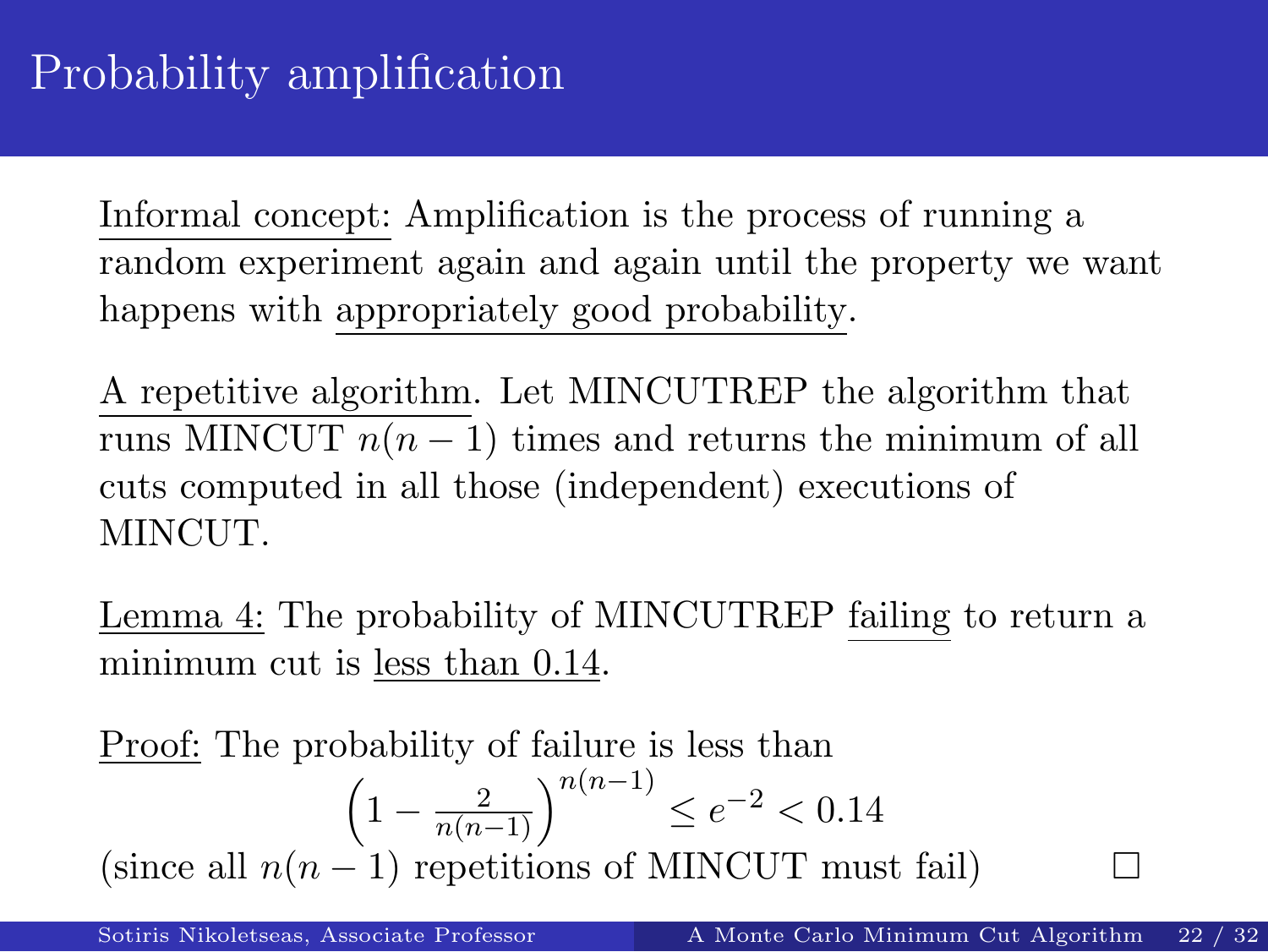# More amplification

Theorem 1: The minimum cut can be computed in  $O(n^4 \log n)$ time, with high probability of correct output.

Proof: Similarly to Lemma 4, the error probability after  $n(n-1)$  log *n* repetitions of MINCUT is less than

$$
\left(1 - \frac{2}{n(n-1)}\right)^{n(n-1)\log n} \le e^{-2\log n} = n^{-2}
$$
  
\n
$$
\Rightarrow Pr\{\text{correct output}\} \ge 1 - n^{-2} \to 1 \text{ as } n \to \infty
$$

The complexity is  $O(n^2 \log n)$  times  $O(n^2)$  i.e.  $O(n^4 \log n)$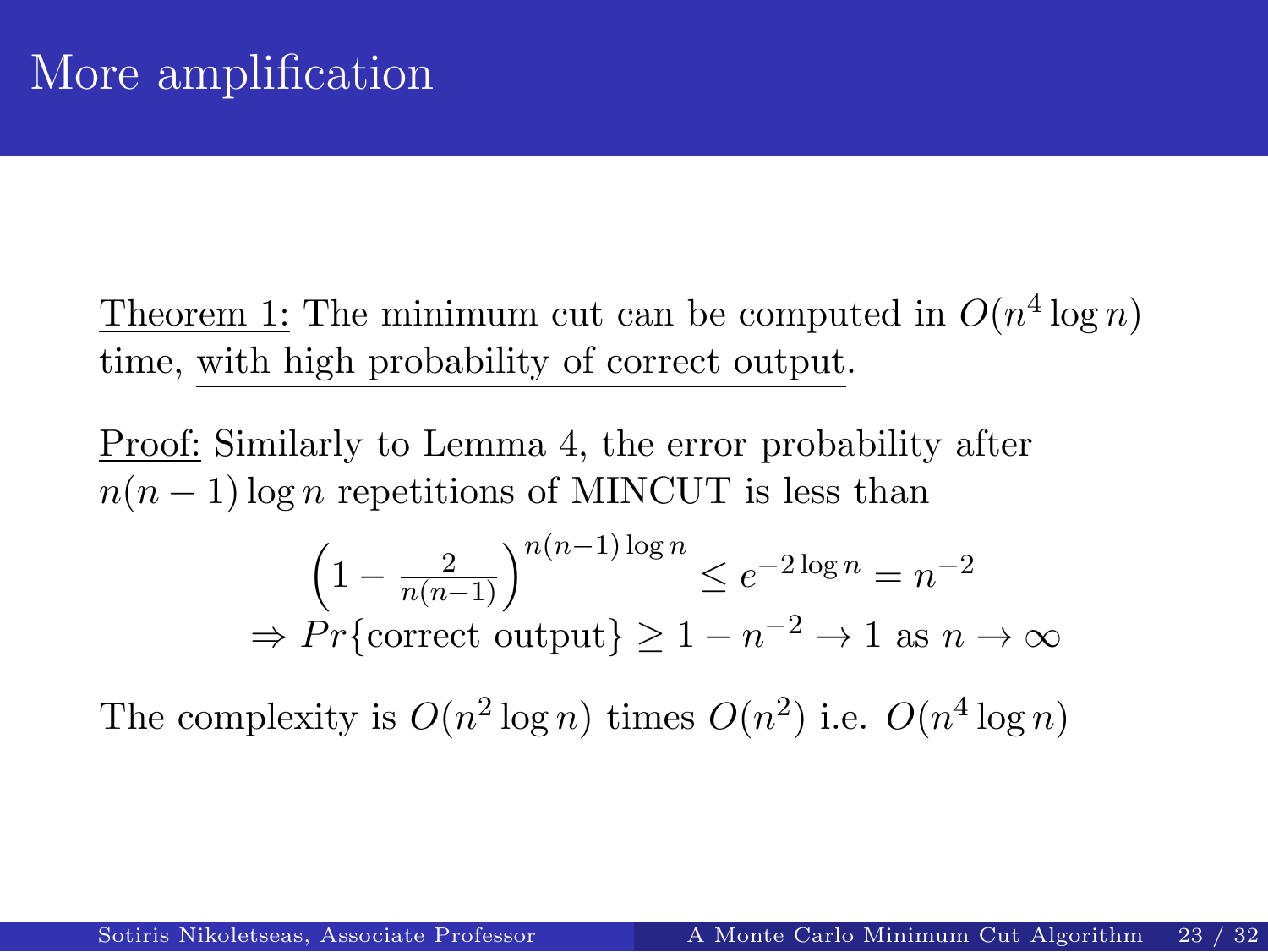### Towards a faster algorithm

- Questions: *−* Can we design a more complicated yet faster algorithm?
	- *−* Why MINCUTREP needs many repetitions?

Remark: The probability of success in the first *l* iterations is

 $Pr{\{\mathcal{E}_1 \cdots \mathcal{E}_l\}} \geq (1 - \frac{2}{n})$  $\frac{2}{n}$ )(1 −  $\frac{2}{n-1}$  $\frac{2}{n-1}$ )(1 –  $\frac{2}{n-1}$  $\frac{2}{n-2}$ ) · · ·  $(1 - \frac{2}{n-l+1})$  =  $=\frac{n-2}{n}\cdot\frac{n-3}{n-1}$  $\frac{n-3}{n-1} \cdot \frac{n-4}{n-2}$  $\frac{n-4}{n-2} \cdots \frac{n-l-1}{n-l+1} = \frac{(n-l)(n-l-1)}{n(n-1)}$ *n*(*n−*1)

At the start (when *l* is small) this probability is large but it deteriorates very quickly when *l* gets larger and the graph smaller.

Idea: As the graph sets smaller, the error probability (of contracting a minimum cut edge) increases. So, we will run the algorithm more times when the graph is smaller.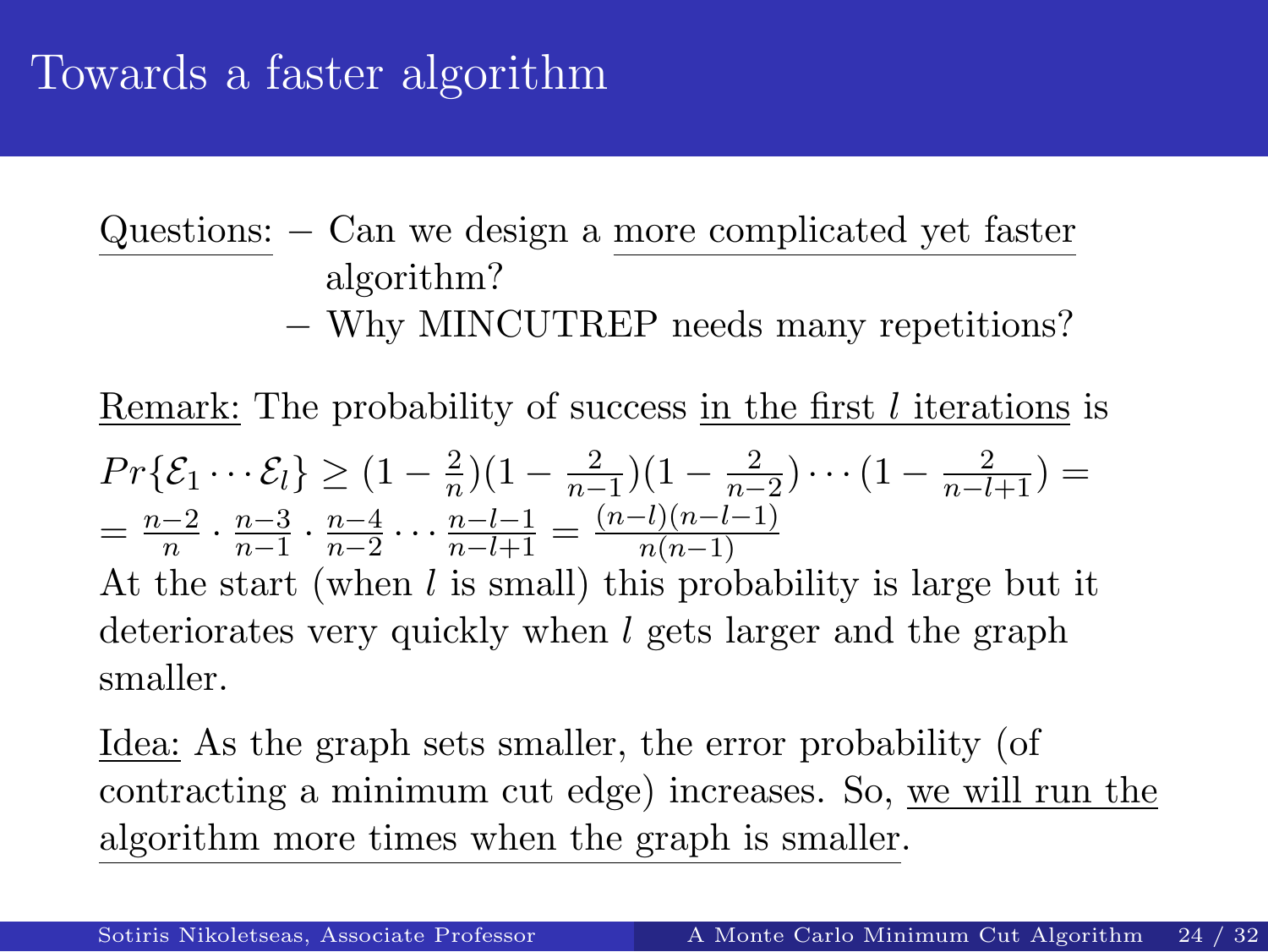# A size-dependent contraction process

We will thus use the following new version of repetitive contraction operations which depend on the graph size.

```
CONT RACT(G, t)
begin
   while |V(G)| > t do
       Pick a random edge e of the graph
       G \leftarrow G/ereturn G
end
```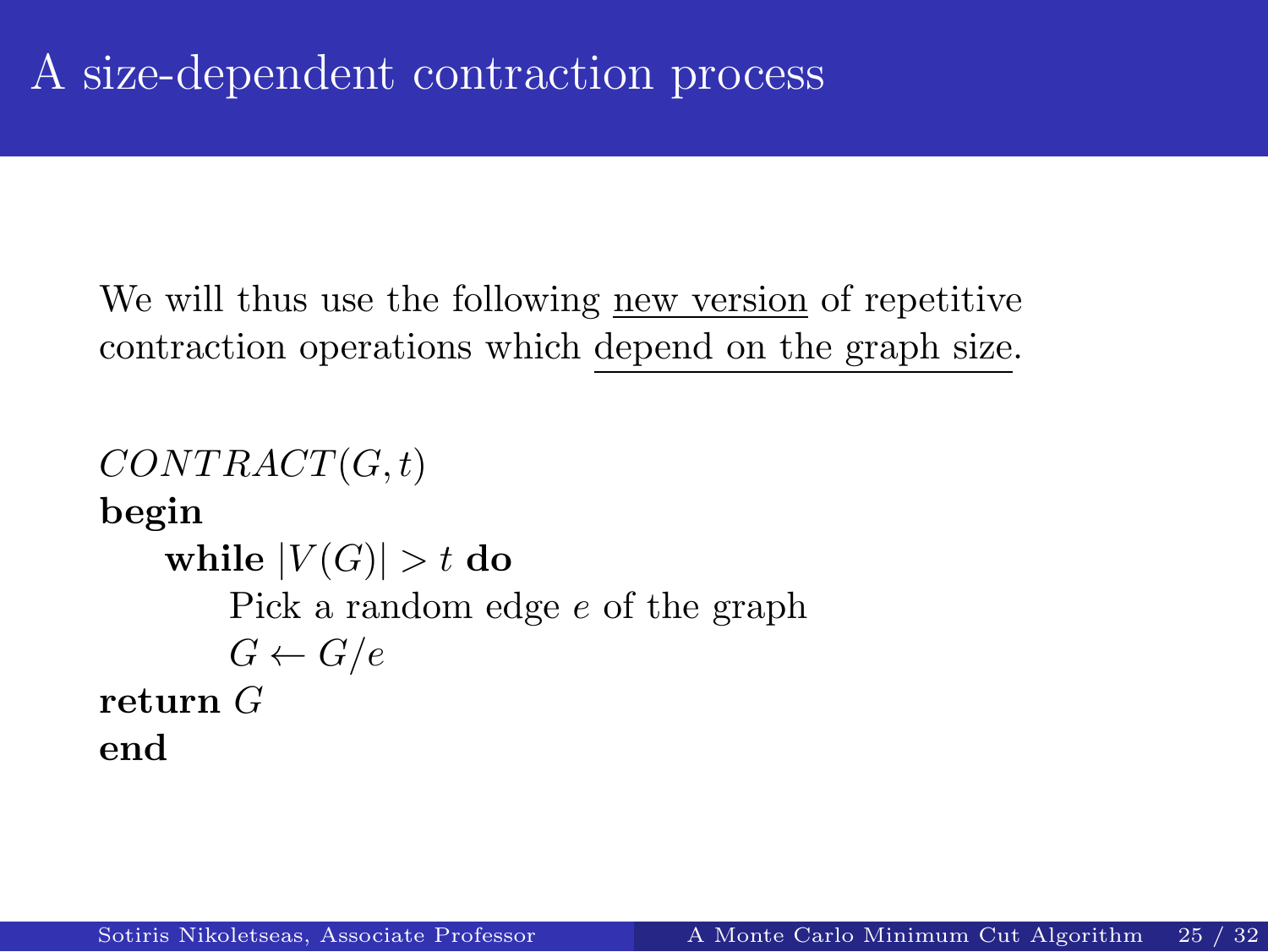# The new (recursive) algorithm FASTCUT

 $FASTCUT(G = (V, E))$ *G* a multi graph **begin**  $n \leftarrow |V(G)|$ **if**  $n \leq 6$  **then** compute minimum cut of *G* via brute force and return it  $t \leftarrow \left[1 + \frac{n}{\sqrt{2}}\right]$ Ĭ  $H_1 \leftarrow \text{CONTRACT}(G, t)$  $H_2 \leftarrow \text{CONTRACT}(G, t)$  $X_1 \leftarrow \text{FASTCUT}(H_1)$  $X_2 \leftarrow FASTCUT(H_2)$ **return** minimum cut of  $X_1$  and  $X_2$ **end**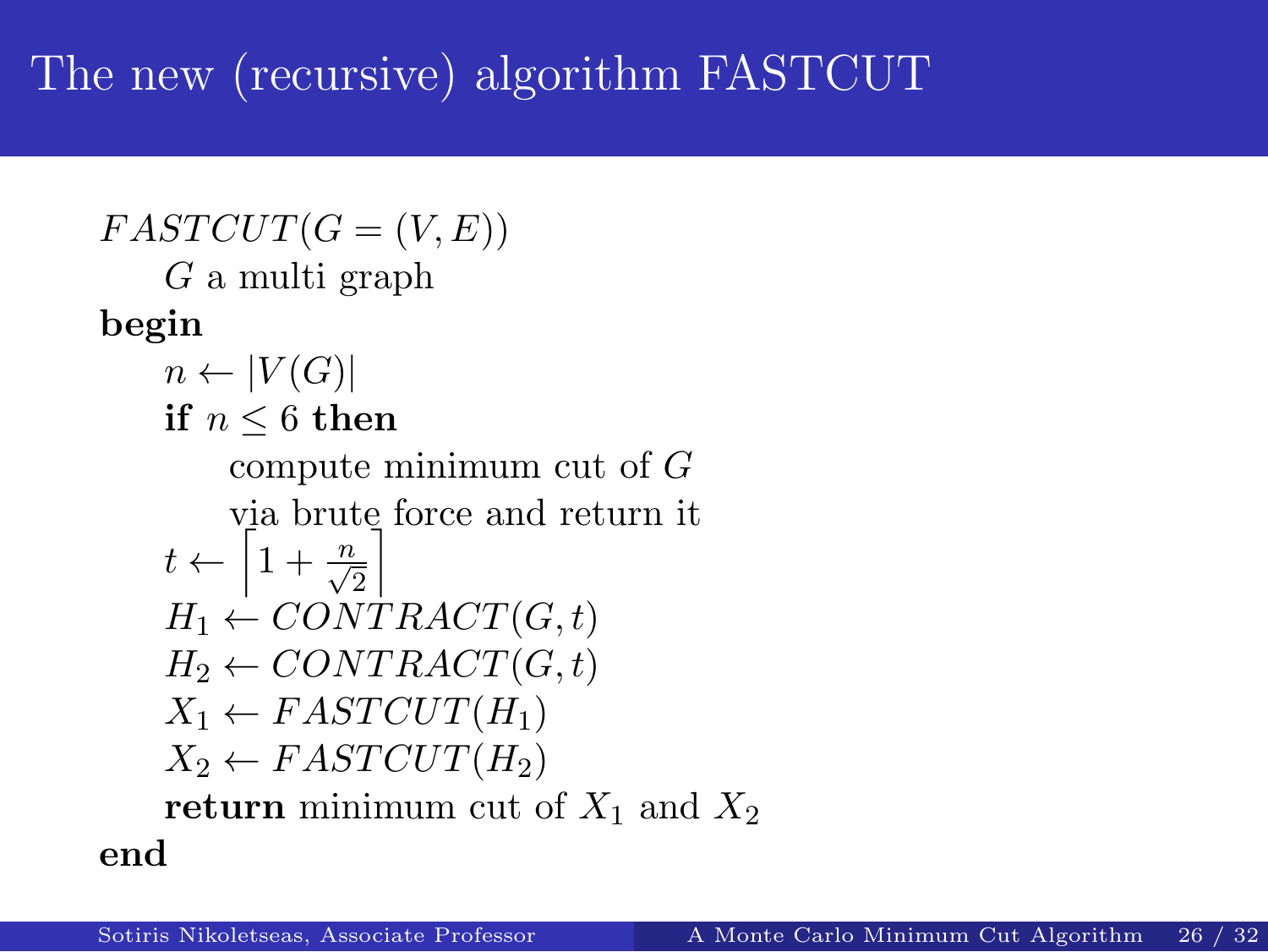## Intuitive explanation of how FASTCUT works

- $H_1$  (and  $H_2$ ) repetitively contract the graph as long as it is still quite large
- $\blacksquare$  Since  $CONTRACT(G, t)$  is randomized,  $H_1$  and  $H_2$  may lead to different results and we want two independent execution series for redundance.
- When the graph becomes small, we recursively run the FASTCUT algorithm, to ensure an appropriately large number of contractions.
- When the graph has less than 6 vertices we calculate the minimum cut by brute force.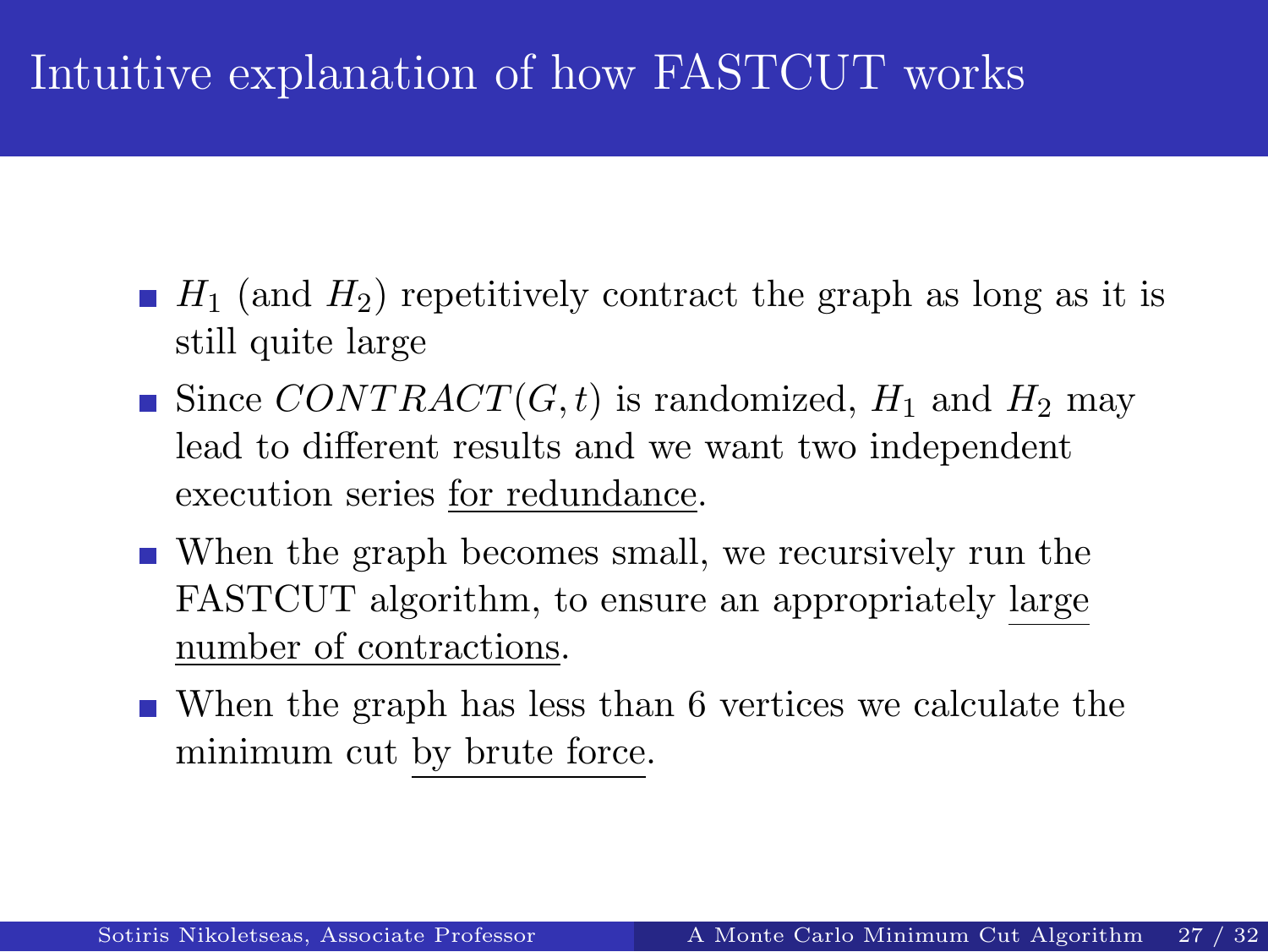## Time complexity of FASTCUT

<u>Lemma 5:</u> FASTCUT takes  $O(n^2 \log n)$  time, where  $n = |V(G)|$ 

Proof: The CONTRACT operation obviously takes  $O(n^2)$  time and FASTCUT calls CONTRACT twice, needing  $O(n^2)$  time. Then, two recursive calls follow, on the resulting  $H_1$ ,  $H_2$  graphs. Let  $T(n)$  the running time of FASTCUT. Then

$$
T(n) = O(n^2) + 2T\left(\frac{n}{\sqrt{2}}\right)
$$

The solution of this recurrency is  $T(n) = O(n^2 \log n)$  □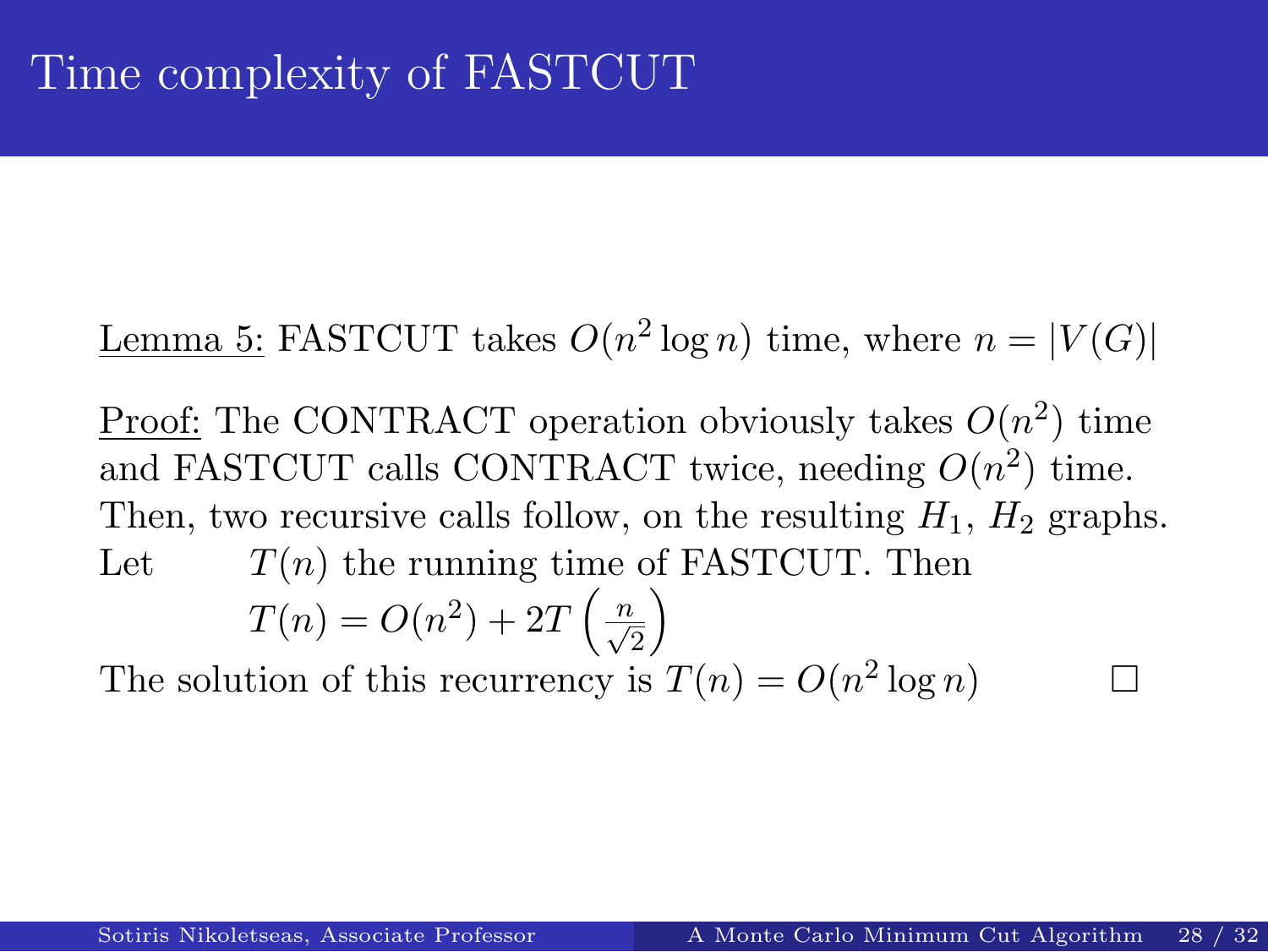# Correctness (I)

*i*.e.,

Lemma 6: The probability that CONTRACT  $(G, \frac{n}{\sqrt{2}})$  had not contracted cut a minimum cut edge is at least  $\frac{1}{2}$ .

<u>Proof:</u> CONTRACT  $(G, t)$  performs  $n - t$  contractions. As in the remark of slide 24, the probability of not contracting a min cut edge is

$$
\frac{(n-l)(n-l-1)}{n(n-1)}
$$
 where  $l = n - t$   

$$
\frac{t(t-1)}{n(n-1)} = \frac{\left[1 + \frac{n}{\sqrt{2}}\right] \left(\left[1 + \frac{n}{\sqrt{2}}\right] - 1\right)}{n(n-1)} \ge \frac{1}{2}
$$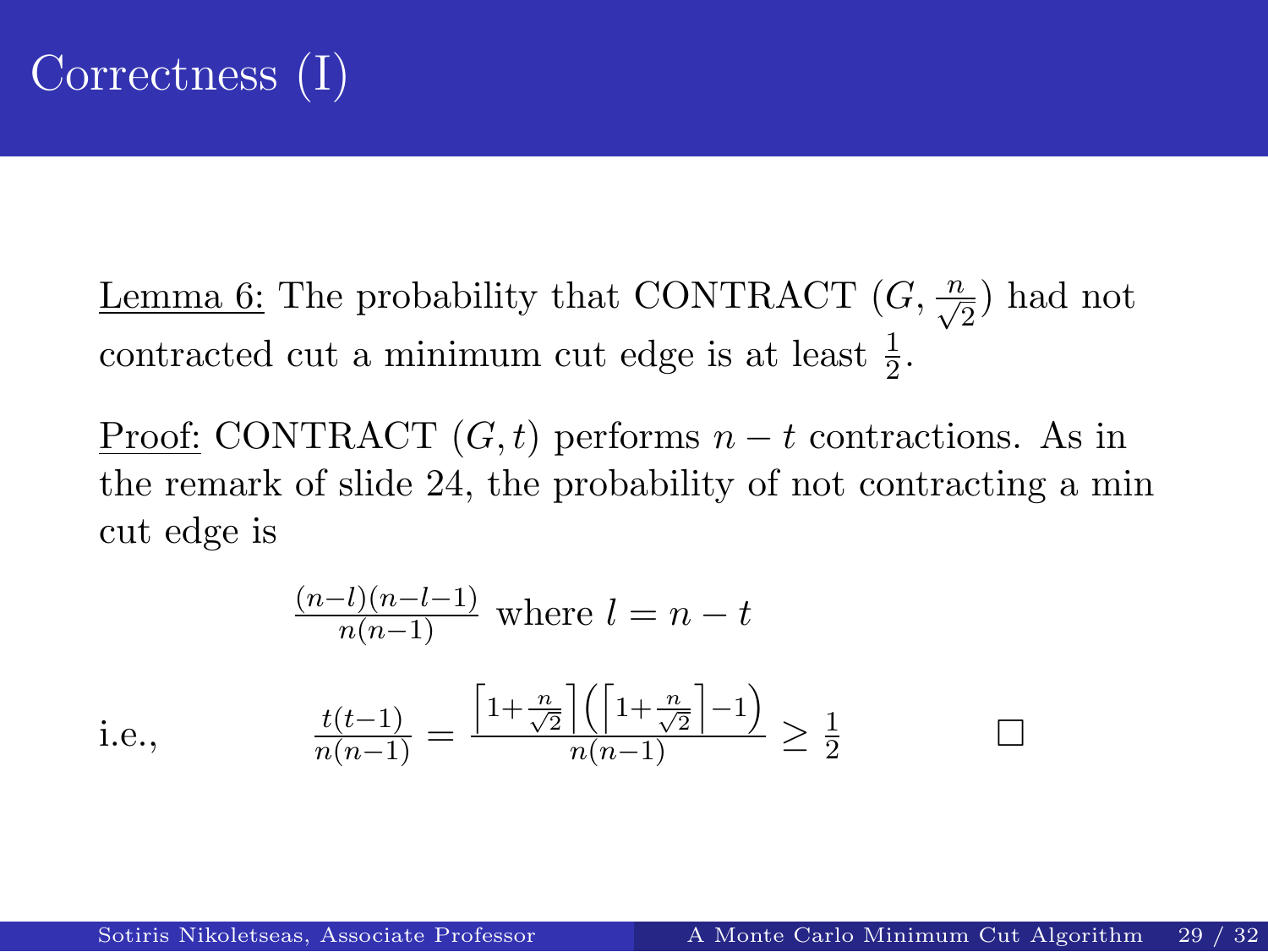### Correctness (II)

Theorem 2: FASTCUT finds the minimum cut with probability larger than  $\frac{c}{\log n}$ , where *c* constant large enough.

Proof: Let  $P(n)$  the probability that FASTCUT finds the correct cut size on a graph with *n* vertices. The probability that the algorithm succeeds in the first call on  $H_1$  is the probability that CONTRACT does not hit a min cut edge (by Lemma 6, this is  $\geq \frac{1}{2}$  $\frac{1}{2}$ ) times the success probability of the recursive call; thus, it is  $\frac{1}{2}P\left(\frac{n}{\sqrt{2}}\right)$ . The failure probability that both  $H_1$  and 2 *H*<sub>2</sub> fail is  $\leq$   $\left[1-\frac{1}{2}\right]$  $\frac{1}{2}P(\frac{n}{\sqrt{2}})\right]^2$ . Thus the algorithm succeeds with probability at least  $\begin{bmatrix} 1 & 1 & D(n) \end{bmatrix}^2$ 1

Sotiris Nikoletseas, Associate Professor And A Monte Carlo Minimum Cut Algorithm 30 / 32

$$
P(n) \ge 1 - \left[1 - \frac{1}{2}P\left(\frac{n}{\sqrt{2}}\right)\right]^2
$$

whose solution is  $P(n) \ge \frac{c}{\log n}$  where *c* is constant.  $\Box$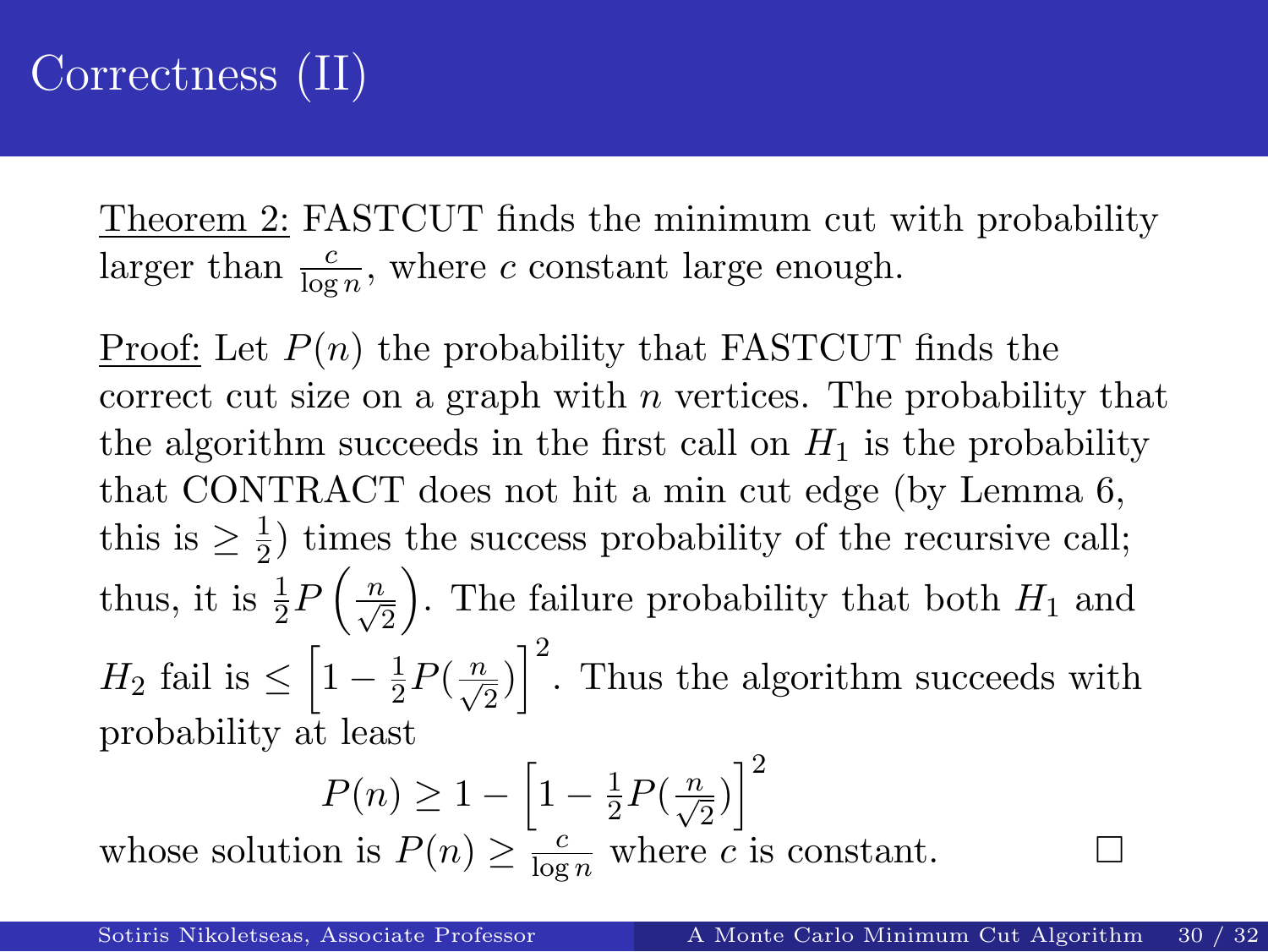## Conclusions for FASTCUT

Theorem 3: Running FASTCUT  $c \log^2 n$  times guarantees finding the minimum cut correctly with probability at least  $1 - \frac{1}{n^2}$  (*c* a constant large enough).

Proof:

 $Pr$ {FASTCUT*fails*}  $\leq (1 - \frac{c}{log n})^{c \log^2 n} \leq e^{-c^2 log n} = n^{-c^2}$ *⇒ P r{*FASTCUT succeeds*} ≥* 1 *− n −*2 (via choosing *c* appropriately).  $\Box$ 

Note: The total time FASTCUT takes is  $O(n^2 \log n)$  times  $c \cdot \log^2 n$ , i.e.  $O(n^2 \log^3 n)$ .